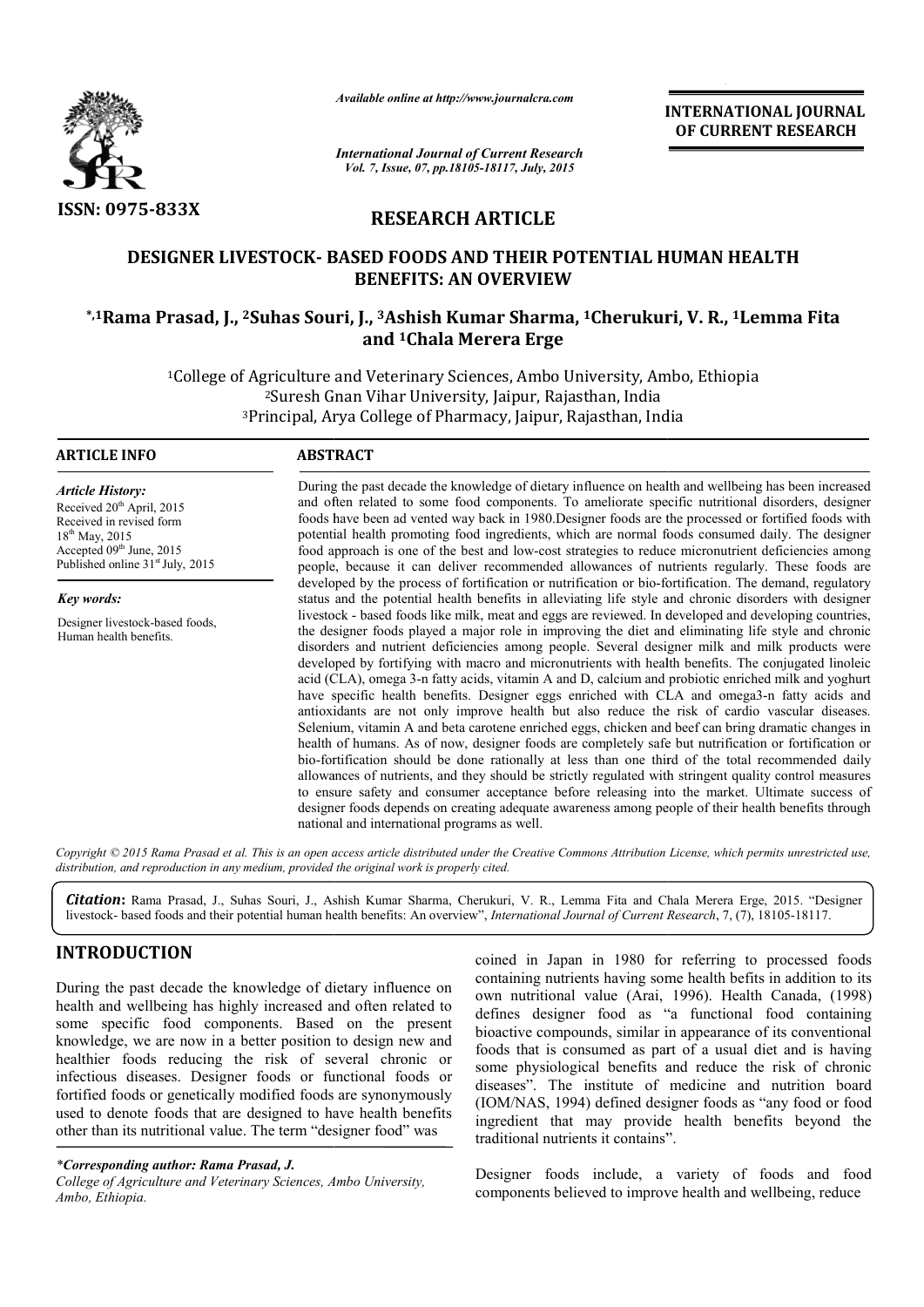the risk of specific diseases or minimise the effects of other health concerns (IFIC,2011; FAO, 2004). Designer foods are developed by fortification or nutrification of conventional foods. Genetically modified foods containing higher than normal amounts of health promoting nutrients and fermented foods with live cultures of microorganisms (probiotics) are also considered as functional foods. Infant foods may be considered as first designer foods as they contain specific nutrients for the development of brain and immune system in children. The use of probiotics and nucleotides to enhance immune response in sportspersons are important examples of designer foods. Folk medicines used in various countries like China, Japan and India has the tradition of using fermented foods for health benefits, which include red wine, yoghurt, tempeh, red yeast rice etc. (Rajasekaran and Kalaivani, 2013).

## Demand for designer foods

Currently, the demand for designer foods or functional foods is concentrated in developed countries of the world and especially in high income groups in the developing countries, because they are considered as expensive. Research has been carried out to make it affordable especially for the poor. There is growing research on application of biotechnology in the development of designer foods for improved health effects of the staple foods in the developed countries. (Niba, 2003). Some developing countries like India and China have been considering designer foods as part of their plan to alleviate malnutrition especially in children. In China, about 3000 varieties of designer foods are available and widely accepted among consumers. In Austria, about 470 fortified products are available commercially.. In India, food companies have introduced specific products with vitamin–A at affordable prices (Japan development institute, 2006). In developing countries, because of prevalence of poverty, high rates of malnutrition and escalating rates of diet related diseases, designer food market provides an opportunity to improve public health and also can generate employment and income to the people in supply chains (Manjula and Suneetha, 2011).

Designer food approach is one of the best and major strategies to reduce micronutrient deficiency in developing countries, which can be done systematically to reach entire population. Best example for commonly used designer food is iodized salt, which is widely used by the population and had eliminated iodine deficiency and its related disorders. The success of the drive for universal iodization of salt shows that the diets of children, women and families world-wide can be changed in small but very beneficial ways in just a few years as a result of concerted global, national and local action (UNICEF, 2005). The success of iodine fortification of salt leads to supply of other nutrients through designer food approach such as vitamin D and calcium fortified milk for bone health, folic acid fortified cereals, sterols fortified yoghurt, margarine, chocolate, cheese and juice in the management of cholesterol and iron fortified milk, salt and condiments for management of anaemia, in many parts of the world including China, Japan and India. Earlier experience in designer foods indicate that fortification of food is completely safe but it should be done rationally i.e. it is usually less than one third of the total recommended daily allowances (RDA). It needs to be strictly regulated with

stringent quality control measures to ensure that there is no excessive intake of specific nutrients.

#### Global market

According to the global market surveys the demand for designer foods is very large and growing at rapid pace. The global market estimates has been upto73 billion pounds and at an annual growth rate of 8-16% (Manjula and Suneetha, 2011). Since the late 1990s, global designer food sector has experienced phenomenal growth (50-60% in value sales over a five year period and is expected to continue at a slightly slower pace over the next few years (Data monitor, 2005). The indicated growth rates are significantly higher compared with the 2% annual growth rates for the food sector as a whole (Menrad, 2003). Benkouider (2005) concluded that growth forecast for main emerging markets as group (Hungary, Poland, Russia, Mexico, Brazil, China and South Korea) are similar to the global market. Dairy products represent the highest value sales (39-56%), followed by functional confectionaries, soft drinks, bakery and cereal foods (Benkouider, 2004). India ranks among the top ten nations in buying designer foods, with its strong tradition of healthy eating habits (Watson, 2006). India's nutrition industry is generating 6.8 billion US dollars in annual revenue and that value is expected to nearly double in the next five years(Ismail,2006).As per Japan development institute(2006) estimates the functional food industry in India is strong and growing with the aim of becoming a major force in the international health food market. The government of India is working hard and fast at shoring up its intellectual property rights law and food legislation (Ismail, 2006). There exists unanimity among the major companies and also research organizations are also behind this idea (Shrimpton, 2004).

## Potential health benefits of designer foods

The potential health benefits of designer or functional foods are summarised here under in Table 1*.* 

## Role in alleviating life-style disorders

Life style disorders are non-communicable and are associated with the way people live and behave. As per world health organization (WHO) fact sheets, life style disorders like cardiovascular diseases, diabetes, obesity, cancer, osteoporosis, respiratory diseases and gastrointestinal disorders account for 59 per cent of the 56.5 million deaths annually and 45.9 per cent of the global burden of diseases (WHO, 1998). Several food components are emerging as factors capable of modifying growth, development and disease resistance. The modern fast food culture, stressful living and sedentary life style have elevated the demand for designer foods. Obesity is the major public health problem affecting all people and main contributor for global ill-health (WHO, 1998). Functional foods for obesity should be able to control energy intake or energy dissipated as heat. So functional foods for obesity control should also include foods that affect the glucose-insulin homeostasis and ameliorates the risk of collateral illness such as diabetes or cardiovascular diseases (Palou, 2007). Cardiovascular diseases accounted for 20 per cent of all worldwide deaths per year.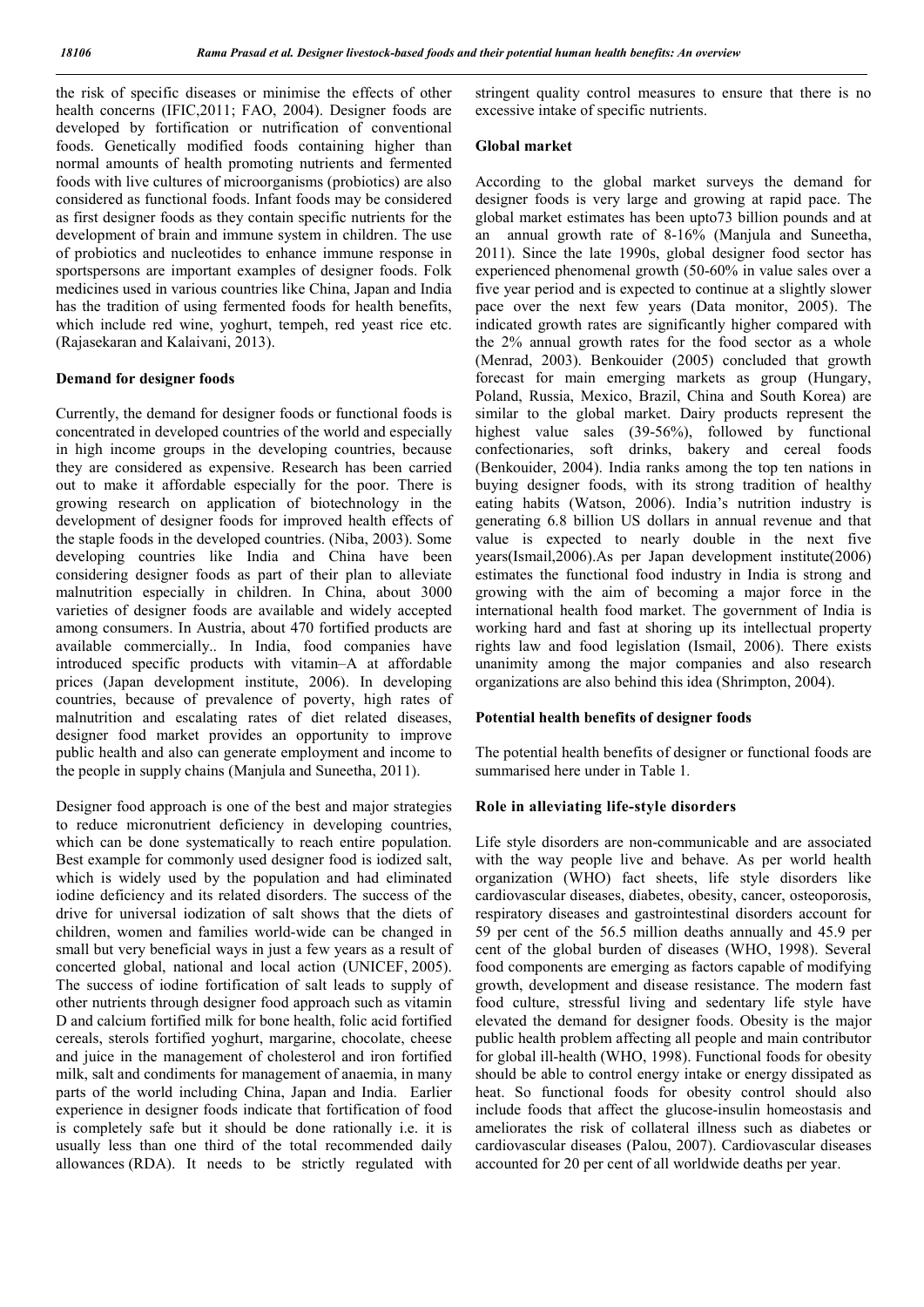|                        |                                                                                                                                 | Health benefits                                                                                                                                                                                        |
|------------------------|---------------------------------------------------------------------------------------------------------------------------------|--------------------------------------------------------------------------------------------------------------------------------------------------------------------------------------------------------|
| Omega 3 fatty acid     | Omega 3 fatty acid enriched                                                                                                     | Management of Cardiovascular                                                                                                                                                                           |
|                        | egg, oil and milk                                                                                                               | Diseases hypertension, autoimmune, allergic, neurological disorders, maternal                                                                                                                          |
|                        |                                                                                                                                 | health (Hargis and Van Elswyk, 1993), osteoarthritis (Roush et al., 2010) and                                                                                                                          |
|                        |                                                                                                                                 | rheumatoid arthritis (Kjeldsen-Kragh et al., 1992)                                                                                                                                                     |
| Conjugated<br>linoleic | CLA enriched egg and milk                                                                                                       | Anti adipo genic, anti-carcinogenic, anti-atherogenic and anti-inflammatory<br>(Magdalena et al., 2008)                                                                                                |
|                        |                                                                                                                                 | Prevents cardiac muscle degeneration, muscular dystrophy (Beale et al., 1990)                                                                                                                          |
|                        |                                                                                                                                 | reduce the risk and prevalence of prostate and colon cancer and antioxidant activity                                                                                                                   |
|                        |                                                                                                                                 | (Navarro-Alarcon and Cabrera-Vique, 2008)                                                                                                                                                              |
| Probiotics             | Probiotic yoghurt                                                                                                               | Produces pro-inflammatory cytokines (Meyer et al., 2007), eliminates                                                                                                                                   |
|                        |                                                                                                                                 | enterotoxigenic <i>Bacteroides fragilis, H. Pylori</i> , prevents gastrointestinal (Odamaki                                                                                                            |
|                        |                                                                                                                                 | <i>et al.</i> , 2012) and lower respiratory tract infections (Jayakanthan <i>et al.</i> , 2011),                                                                                                       |
|                        |                                                                                                                                 | improves defecation frequency and abdominal pain due to constipation in                                                                                                                                |
|                        |                                                                                                                                 | paediatric patients (Guerra et al., 2011), improves antioxidant status in type 2                                                                                                                       |
|                        |                                                                                                                                 | diabetic patients (Ejtahed et al., 2011)                                                                                                                                                               |
|                        |                                                                                                                                 | Lowers PTH levels, reduce bone turnover, prevents the occurrence of overweight                                                                                                                         |
|                        |                                                                                                                                 | and obesity among postmenopausal women (Bonjour et al., 2009; Kruger<br><i>et al.</i> , 2010)                                                                                                          |
|                        |                                                                                                                                 | Improves anaemic status and reduces anaemia in children and pregnant women                                                                                                                             |
|                        |                                                                                                                                 | (De-Regil <i>et al.</i> , 2011; Sunawang <i>et al.</i> , 2009)                                                                                                                                         |
|                        |                                                                                                                                 |                                                                                                                                                                                                        |
|                        |                                                                                                                                 | Reduces the level of blood lipids, improves composition of red blood cell                                                                                                                              |
|                        |                                                                                                                                 | membranes (Atalah <i>et al.</i> , 2009) and intelligence in infants when consumed by                                                                                                                   |
|                        |                                                                                                                                 | pregnant and lactating mother (Gale <i>et al.</i> , 2010)                                                                                                                                              |
|                        | Micro/Macro nutrient<br>acid (CLA)<br>Selenium (Se)<br>Vitamin D and calcium<br>Micronutrients<br>Docosahexaenoic acid<br>(DHA) | Designer foods<br>Se enriched egg and milk<br>Vitamin D<br>calcium<br>and<br>fortified milk<br>Micronutrient fortified milk,<br>salt fortified with iodine, iron<br>and vitamin A<br>DHA enriched milk |

#### Table 1. Summary of designer foods and their health benefits

Source: (Rajasekaran and Kalaivani, (2013)

Consuming a diet rich in natural antioxidants like vitamin-E and C. polyphenols, carotenoids mainly lycopene and beta carotene, which are of special interest in preventing or treating cardio vascular diseases (Kaliora *et al*., 2006). Possible ingredients for the development of designer foods that could contribute to optimal immune response include anti-oxidant vitamins, trace elements (Zn, Cu, Mn), n-3 and n-6PUFAs, Larginine, nucleotides, probiotics, prebiotics and synbiotics. Probiotics (*Lacto bacilli*) and prebiotics (inulin and its hydro lysate oligo-fructose are recent concepts and will be used to support the development of designer foods targeted towards the gut infections.

## Approaches to designing functional foods

Health benefits are associated with different nutrients present in the diet. Such knowledge can be used to design functional foods to achieve health benefits using different technical approaches, these include:

## Product formulation

It consists of incorporation of functional ingredients into designer foods, like nitrification or fortification or reformulation to increase levels of some ingredients such as bran or fibre and adding newer novel ingredients like probiotics, phytochemicals and also oils to reduce the level of harmful components like oils,

## Novel processing

Using novel processing techniques like extrusion cooking, fermentation by heat or addition of some enzymes or by any processing techniques to improve nutrient availability in the foods.

## Modification of raw materials

More recently, the advent of genetic engineering approaches has led to the development of wide range of genetically

modified (GM) foods and crops with enhanced functional components like altering fatty acid profiles, iso-flavine contents etc.

#### Bio-fortification

There is growing research on application of biotechnology in the development of designer foods for improved health effects of the staple foods in the developed countries including high iron and vitamin A fortified rice, improved oil and protein content in legumes and soybean and orange fleshed sweet potatoes (Niba, 2003). Designer foods are also developed from transgenic plants and animals.

## Safety and global regulatory status of designer foods

Since the functional ingredients are added to designer foods, it should be approved for its use in foods either by a food additive petition or by obtaining generally recognized as safe (GRAS).However, functional ingredients are biologically active and may therefore produce a wide range of outcomes in the body at various intake levels. To predict the consequences of exposure at the various dose levels, understanding the mechanisms of pharmacological activity as well as toxicological potential of ingredient to be included is important. In order to determine the safe levels of inclusion of functional foods in designer foods, scientific knowledge is essential. Many countries have most stringent regulations for designer foods manufactured and imported into their countries for its sale, like Food and Drug Administration (USFDA) in the USA (Anon, 2010), Health Canada for Canada (Health Canada,1998), European Food Safety Authority for European Union (EFSA, 2002), The State Food and Drug Administration for China (SFDA), Food Safety and Standards Authority of India (FSSAI) and Ministry of Food Processing Industry (MOFPI) (FSSAI ,2006) for India and Ministry of Health, Labour and Welfare for Japan (MHLW). Only Japan is having specific regulatory approval process for designer foods.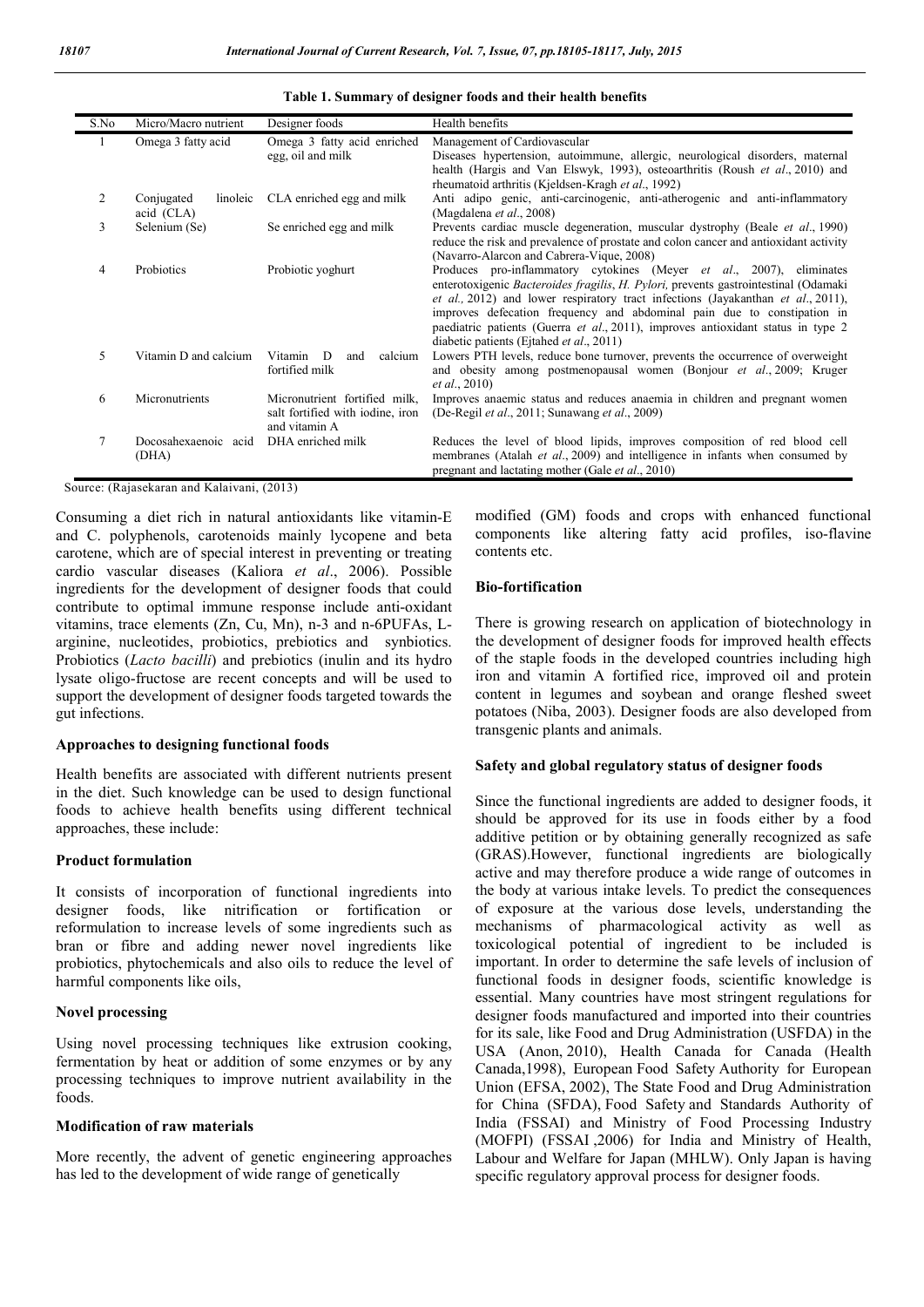In USA, designer foods or functional foods are gaining greater importance, due to their role in disease prevention and health promotion. USFDAs Dietary Supplement Health and Education Act of 1994 (DSHEA) regulates only the dietary supplement or dietary ingredient but not designer food, but health claims may be made for foods and dietary supplements in accordance with the 1990 Nutrition Labelling and Education Act (NLEA) and the 1994 DSHEA, an amendment to the Food Drug and Cosmetic Act, Department of Health and Human Services and the Department of Agriculture and from the National Academy of Sciences or any of its subdivisions (USFDA). According to NLEA health claim represents the relationship between a nutrient and a disease or medical condition that is related to the diet. The European regulatory has the Food Safety Act 1990 (FSA), subsequent primary and secondary legislation and codes of practice ensure that food placed on the market is safe and that any information provided about the product is not misleading. European regulatory includes food for specific health benefit rather than to enhance physiological function, may include infant formula, processed baby foods (weaning foods), low-calorie foods for weight reduction, highcalorie foods for weight gain, ergogenic foods for athletes, and foods for special medical purposes like the treatment of diabetes or hypertension.

In India normal foods, nutraceuticals, or designer foods are not categorized separately (FSSAI, 2006). India has Food Safety and Standards Act, 2006, Food Safety and Standards Rules, 2011, Food Safety and Standards Regulations, 2011 and the Food Safety and Standards Authority of India (FSSAI), established under the Food Safety and Standards Act, 2006 as a statutory body for laying down science based standards for articles of food and regulating manufacturing, processing, distribution, sale and import of food so as to ensure safe and wholesome food for human consumption.

## Livestock –based designer foods

A brief account of selected livestock based designer foods such as milk, meat and eggs for human health benefits are reviewed here under.

## Designer milk

The composition and functional properties of milk are of considerable importance not only to the dairy farmers due to its economic importance, but also to the milk products manufacturers and consumers. Designer milk may have modification in the primary structure of casein, alteration in the lipid profile to include more healthy fatty acids such as conjugated linoleic acid (CLA) and omega-fats, improved amino acid profiles, more protein, less lactose and absence of beta-lacto globulin (beta-LG) and increased protein recovery. Lauric , myristic and palmitic acids of milk fat are known to have hypercholesterolemia effect (Palmquist, 2006). Hence products products with reduced contents of these can be designed for healthy life style.

Designer milk can be developed through dietary manipulation or through transgenic technology. Other milk containing nutraceuticals are the important aspects in designer milk

achieved through transgenic technology. Cow milk allergy in children could also be reduced by eliminating the beta-LG gene from bovines (Sabikhi, 2007). The genetic manipulation of dairy cattle is also feasible and has significant impacts on milk quality, attributes of novel dairy products for human health (Karatzas and Turner, 1997).

Cow milk is a complete diet for all human age. Milk fats of cow are typically composed of 50-70% of saturated fatty acids (SFA), 20-40% of monounsaturated fatty acids (MUFA) and 1- 5% of polyunsaturated fatty acids (PUFA).Although variation in composition of fatty acid levels is noted in different breeds of animals, mainly influenced by nutrition. In addition, the relative proportion of SFA and MUFA are influenced by stearioacy coA desaturase (SCD), which is the coenzyme responsible for delta9 desaturation of fatty acids in the mammary gland and other tissues. The main biological role of SCD in the mammary gland is to maintain fluidity of milk by converting 18:0 to cis9 18:1, to a lesser extent and other SFA into their respective MUFA. Both 18:0 and 6:0 are solid at body temperature; hence there is physiological need to convert a portion of each to convert to cis 9 18:1 and cis 16:1, so that they remain as liquid. It has been observed that heritability for SDA (0.38) and milk yield (0.38) is similar; desaturase activity could therefore be used in future breeding programmes to improve the fatty acid profiles of milk by increasing MUFA and CLA isomer acid concentrations and decrease SFA concentrations (Bauman and Griinari, 2001).

## Effect of nutrition on milk fat

Extensive ruminal biodegradation of unsaturated fatty acids occur in ruminants resulting in production of numerous cis and trans isomers of 18;1 and of conjugated and non- conjugated 18:2fatty acids, and the incorporation of them into ruminant products depends on the composition of the diet (forages : concentrates) and of dietary lipid supplementation, Hernández *et al.* (2007) studied the effect of 11.2 % sunflower seed supplemented diet for cows on the chemical composition of milk and dairy products. The results of the study showed that the contents of CLA and transvaccenic acid (TVA) increased from 0.54 to 1.6 g/100 g total fatty acid, respectively in control products to 2 and 6.4 g/100 g total fatty acid, respectively in diet supplemented group without affecting lactose content in milk, total fat, protein and ash contents in the dairy products, which is approximately 4 fold higher. Moreover, CLA-rich products showed considerably low atherogenicity index and thrombogenicity index i.e. 38.4 and 25 % less than those from control products. The study also demonstrated that fatty acid profiles were unaffected during processing. From these studies it was concluded that designer milk produced by supplementing cow with 11.2 % sunflower seed diet may contribute to the reduction of the risk of CVDs in humans.

## Supplementation with cereal grain

Supplementation of low quality roughage diet with cereal grains as a strategy to increase ME intake of lactating cows usually increase the ratio of amino acids and glucose relative to that of acetate to very long chain fatty acid (VLFA) in circulation resulting in increased rates of synthesis of proteins,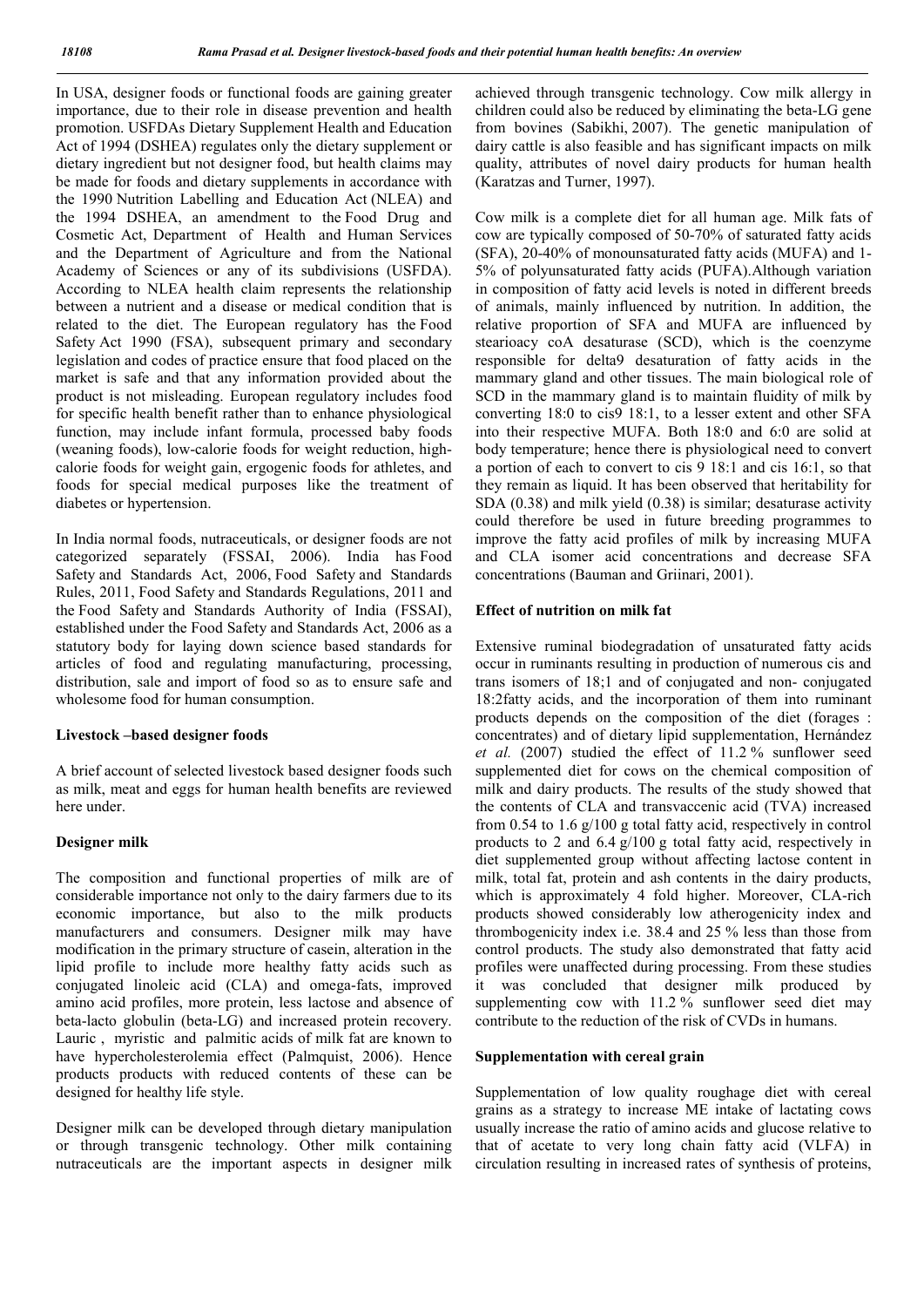lactose and to a lesser degree fat in the mammary gland (Sutton, 1989). But high cereal grain intakes increased the production of microbial protein and of propionate relative to acetate in the rumen as reported, while lipo genesis in mammary gland tissue may increase leading to milk fat depression (Palmquist *et al*., 1993) consequently, milk and milk fat concentration may fall.

#### Supplementation with lipids

Supplementing cows on grazing pastures with both LCFA (0.5Kg/cow/day) and cereal grains can reverse the reduction in milk fat concentration. Lactating cows can be offered 30-40-g supplemented LCFA/Kg DM to increase the cows total ME intake .Sunflower oil is high in linoleic, peanut oil is high in oleic acid and cotton seed contains malvalic acid and sterulic acid which is inhibitor of delta 9 desaturase in mammary gland There are two methods to manipulate milk fat composition one by feeding protected lipid supplements, and the other method is feeding increased amounts of 18c fatty acids in the diet (Bauman and Griinari, 2001).

In the recent past various forms of designer milk and milk products were evaluated by researchers for the health benefits of human, which are summarised in Table 2 below.

Table 2. Designer milk and milk products evaluated recently

| S.No           | Name of designer food                                                         | Reference                            |
|----------------|-------------------------------------------------------------------------------|--------------------------------------|
| 1.             | Milk based beverage fortified with apple                                      | Axten et al., 2008                   |
|                | or grape polyphenols                                                          |                                      |
| 2.             | Lutein fortified fermented milk                                               | Granado-Lorencio et                  |
|                |                                                                               | al., 2010                            |
| 3.             | Milk fortified with phenolic compounds                                        | Servili et al., 2011                 |
|                | olive<br>vegetable water<br>and<br>from                                       |                                      |
|                | with<br>y-amino<br>fermented<br>butyric                                       |                                      |
|                | acid(GABA)-producing(lactobacillus                                            |                                      |
|                | plantarum C48) and autochthonous<br>gastro-intestinal (lactobacillus<br>human |                                      |
|                | paracasei 15 N) lactic acid bacteria                                          |                                      |
| 4              | Prebiotic and probiotic fortified milk                                        | Sazawal et al., 2010                 |
| 5              | Lactoferrin-enriched fermented milk                                           | Kim et al., 2010                     |
| 6              | Folic acid fermented milks                                                    | Achon et al., 2011                   |
| $\overline{7}$ | Milk fortified with EPA                                                       | Martin-Bautista                      |
|                |                                                                               | et al., 2010                         |
| 8              | Fermented milk fortified with chinshey                                        | Wu et al., 2011                      |
|                | purple sweet potato(CPSP) and other                                           |                                      |
|                | compounds                                                                     |                                      |
| 9              | Calcium and vitamin D fortified milk                                          | Bonjour et al., 2009                 |
| 10             | and cheese                                                                    | der<br>Hee                           |
|                | Designer ice cream fortified with<br>calcium                                  | Van                                  |
| 11             | Micronutrients (iron) fortified milk                                          | et al., 2009<br>Sazawal et al., 2010 |
|                |                                                                               |                                      |
| 12             | Designer milk with fish oil, oleic acid                                       | Romeo et al., 2011                   |
|                | minerals and vitamins                                                         |                                      |
| 13             | EPA and DHA enriched milk                                                     | Lopez-Huetras, 2010                  |
|                |                                                                               |                                      |

Calcium and vitamin A fortified milk and cheese are necessary for bone growth of children and women (Kruger *et al*., 2010). Consumption of vitamin D fortified milk prevents the occurrence of obesity and over weight in women (Angeles-Agdeppa *et al*., 2010). EPA and DHA enriched milk reduces the level of blood lipids, mainly cholesterol, LDL cholesterol and triglycerides (Lopez-Huertas, 2010). Atalah *et al.* (2009) observed improved composition of RBC and human milk by consumption of DHA fortified milk and showed improved intelligence in children (Gale *et al.*, 2010).Various studies reported the use of fortified human milk in preterm infants, which produces adequate growth and satisfies the specific nutritional requirements (Zachariassen *et al.,* 2011).

#### Designer drinking yoghurt

The fermented milk product 'yoghurt' is good example of naturally occurring probiotic, as it contains lactic acid producing bacteria such as *lactobacillus sp,Bifido* bacteria sp and *streptococcus thermophilus* that can prevent many infections like 'travellers' diarrhoea and also provides various health benefits. Daily intake of conventional yoghurt stimulates the production of pro-inflammatory cytokinins in young healthy women (Meyer *et al*., 2007) and anti-inflammatory bowel disease patients (Lorea-Baroja *et al*., 2007). Conventional probiotic l yoghurt eliminates entero toxic *Bacteriodes flagellis*, which can prevent several diseases (Odomarki *et al*., 2012). Jayakanthan *et al.* (2011) reported that designer yoghurt containing *Bifido bacterium LactisBb12 (R)* prevents gastrointestinal and lower respiratory tract infections. Designer yoghurt intake daily improves defecation frequency and abdominal pain due to constipation in children (Guerra *et al*., 2011). Regular consumption of probiotic yoghurt improves fasting blood glucose and anti-oxidant status in type-2 diabetic patients (Ejtahad *et al*., 2011).Vitamin D-calcium fortified yoghurt ameliorates vitamin D status and improves lipid profiles and endothelial biomarkers in type-2 diabetic patients (Nikooyech *et al*., 2011). Curcumin mixed into yoghurt exhibited anti-diabetic activity and improved physiological and biochemical markers of experimental diabetes (Guirres *et al*., 2011) Studies showed that probiotics have immune modulatory effect at the level of gut associated lymphoid tissues (GALT), which is a major site of HIV activity and influences prognosis. Irvine *et al*. (2011) in Mwanza and Tanzania evaluated the ability of probiotic fortified yoghurt in reducing the incidence of infections among people with HIV and concluded that yoghurt supplemented with *L-rhamnosus* ,may alleviate GI symptoms and improves tolerance to antiretroviral treatment among people with HIV.

In conventional yoghurt, bacteria produces water soluble vitamins (B1 and B12) and daily intake of 200 g of conventional yoghurt will be a good source of these vitamins (Fabian *et al.,* 2008). Horie *et al*. (2004), designer drinking yoghurt containing *L,acidophilous* and *Bifido* bacterium sp and fortified with 1% egg yolk. 1gy-urease, consumption of which may lead to suppression of *H.pylori* infections in human. Estrada *et al.* (2011) developed straw berry fortified yoghurt containing micro-encapsulated salmon oil, which helps to improve intake of long chain n-3 fatty acids.

Mc Cowen *et al.* (2010) studied that omega -3 fatty acids fortified yoghurt increases omega -3 fatty acid content of plasma lipids and reduces arachidonic acid concentrations in plasma lipids. Apart from health benefits designer yoghurt are useful in maintaining healthy skin. Antioxidant potential of yoghurt face mask using natural ingredients (F-Yop) improved the moisture, brightness and elasticity of treated skins (Yeom *et al*., 2011).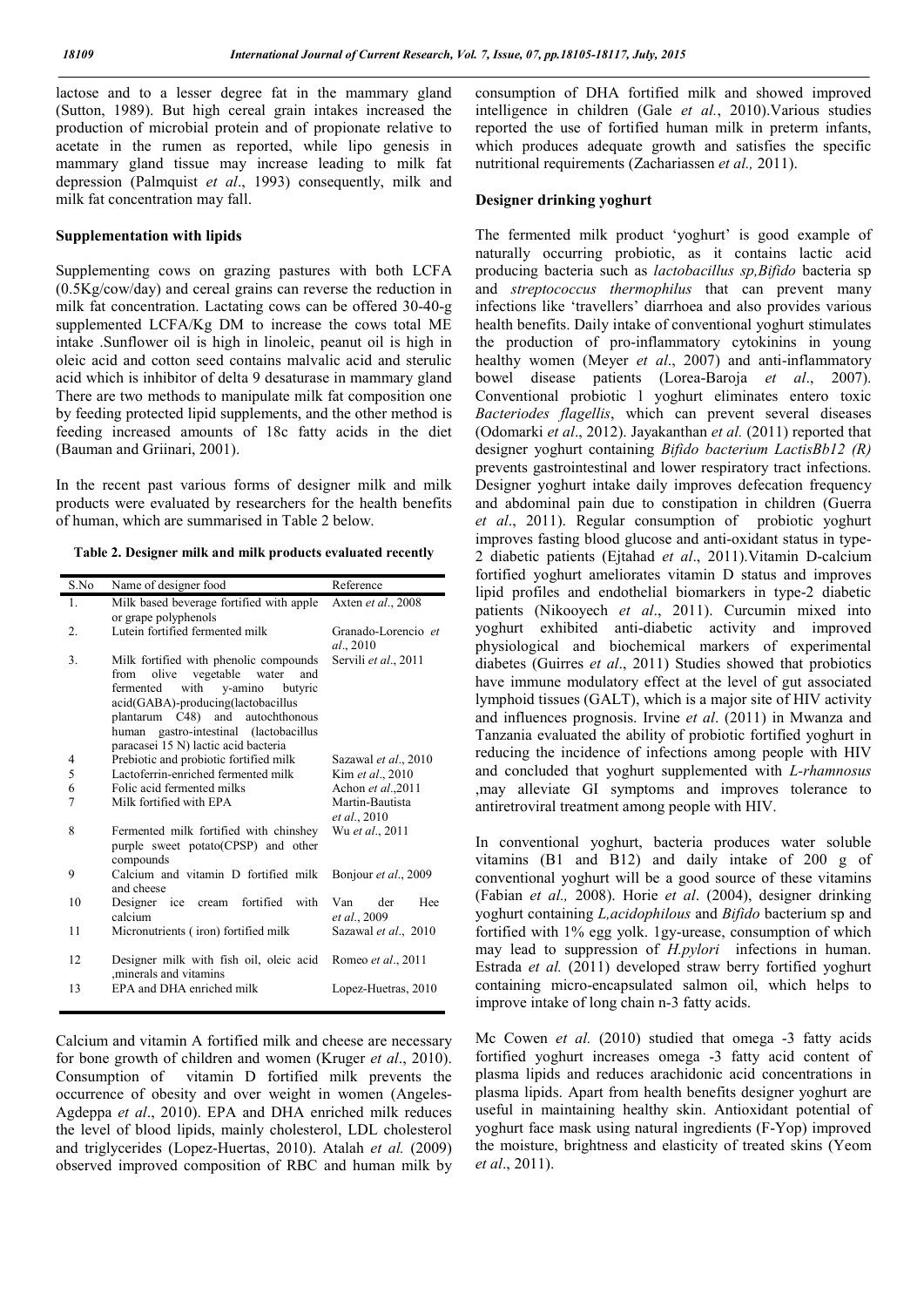## Designer meat

Meat and meat products are essential components of diet for people in developed countries, the consumption of which increases the economic development of the population. Although these foods are important sources of high quality protein and several micronutrients (vitamin-A, iron, zinc, etc.), there is convincing evidence that relate them to an increased risk of cardio vascular diseases. A growing consumption of meat and meat products is foreseen, despite the recommendations of nutrition experts pointing out that these circumstances may increase the relative contribution of nutrition to the development of chronic diseases. There is increased consumer preference for ready to eat dietary fibre rich meat products, because of health benefits of dietary fibre. For adults, the recommended acceptable intakes of dietary fibre are 28-36 g/ day, 70-80% of which must be insoluble fibre. The dietary fibre rich meat products are considered clinically better than the traditional meat products, since they can bring improvement in gastro intestinal tract health, prevent cancer and effective tool of weight management (Nitin Mehta *et al*., 2013).

Food fortification has been proven to be an effective and low cost way to increase micronutrient availability and can reduce the consequences of micronutrient deficiencies (Sera-Manjem *et al*., 2001; Dary and Mora, 1986). Introducing several components into meat by nutritional interventions or biotechnological methods has been carried out by many researchers. Selenium enriched chicken, pork and beef are produced by feeding organic selenium in the diets of poultry and farm animals (Fisinin *et al*., 2009). Selenium, a micronutrient is essential for preventing cardiac muscle degeneration. Selenium supplementation is used globally for preventing and treating muscular dystrophy and other Se deficiency syndromes (Beale *et al*., 1990). Se deficiency is a global problem; to treat this deficiency regular intake of Se rich foods like meat and eggs is essential .So designer foods containing Se in organic form are more utilized than inorganic form. Several researchers introduced ingredients into meat and reformulated products which can be referred as designer meat (Marriott *et al*., 1988; Kim *et al*., 2000; Tsai *et al.,* 1998; Miles *et al*., 1986) Olmedill-Alonso *et al.* (2006) developed restructured beef streaks with added walnuts, potentially functional ingredient for cardiac infections and concluded that development of meat based functional foods may be the useful approach for specific applications with potential market and can bring health benefits to population study. Olmedilla-Alonso *et al.* (2008) concluded that restructured meat products with walnuts can be considered as functional foods for subjects of high risk of cardio vascular disease, as their regular consumption provokes a reduction in total cholesterol of 4.5% with respect to base line values (mixed diet) and 3% with respect to the restructured meat without walnuts.

## Transgenic pigs

Pork contains abundant fat with rich cholesterol content. Several attempts were made through dietary manipulation to reduce fat content and alter fatty acid composition in meat and to produce lean pork. Pork and pork products are low in omega

3-n fatty acids, which are beneficial for human health. Diets with high ratio of n-6/n-3 fatty acids may contribute to the prevalence of diseases like coronary artery disease, cancer, diabetes and arthritis. The high ratios of n-6/n-3 fatty acids in pork are largely due to extensive use of grains rich in n-6 fatty acids. In addition, pigs cannot convert n-6 fatty acids into n-3 fatty acids because they lack n-3 fatty acid desaturases. In recent years the demand for n-3 fatty acids in diets has been increased considerably due to the health beneficial effects. So the only way to enrich n-3 fatty acids has been dietary provision of n-3 fatty acids, thus animal feeds should contain flax seeds or fish or other marine products. Because of decline in availability of marine products, escalating costs and contamination of fish with toxic chemicals, an alternative land based dietary sources of n-3 fatty acids are needed. Development of transgenic pigs which can have more n-3 fatty acids in muscle and fats is the viable strategy. Lai *et al.* (2006) developed cloned pigs that express a humanized *caenorhabditis elegans* gene, fat-I encoding n-3 fatty acid satutase. The fat-I transgenic pigs produce high levels of n-3 fatty acids from n-6 fatty acids analogues and their tissues have significantly reduced ratios n-6/n-3 fatty acids.

With the advent of somatic cell nuclear transfer (SCNT) technology it is possible to produce transgenic pigs with less fat and more muscle. Transgenic pigs with human insulin like growth hormone (factor- I) had, 30% larger loin mass,10% more carcass lean tissue and 20% less total carcass fat in comparison with normal pigs. The latest study (Jessica Marshall, 2006) found that omega 3-n fatty acids made upon an average of 8% of total fat in six transgenic pigs, muscle compared with 1-2% in normal pigs .Development of transgenic pigs which contains n-3 fatty acids in its fat is advantageous, economical and sustainable strategy.

## Culturing meat in laboratory

Environmental Science and Technology in 2011, reported that full scale production of cultured meat in the laboratory could be possible, where there is reduction in water, land and energy and also emission of methane and other greenhouse gases is also possible, compared with conventional raising and slaughtering of livestock. Dr Post in USA developed a cultured meat from stem cells ,precursor cells that can turn into others that are specific to muscle, for example techniques used to develop human organs. The test tube burger consists of about 20,000 thin strips of cultured muscle tissue without any fat produced with material including fatal calf serum used as a media to grow the stem cells. At present this cultured meat is very expensive and in future it may become a reality.

Gabor Francis is a researcher at the University of Missouri and founder of Modern meadows, Start-up Company that wants to develop and market cultured meat devoid of fats. Its process does not use stem cells but rather use skin fibroblasts, specialized cells that produce collagen–new quasi animal product into our lives. This processed meat is not natural but create a new uniform safe and ethical meat products with all appeal of latest permutations of creators (Twitter, May 15, 2013).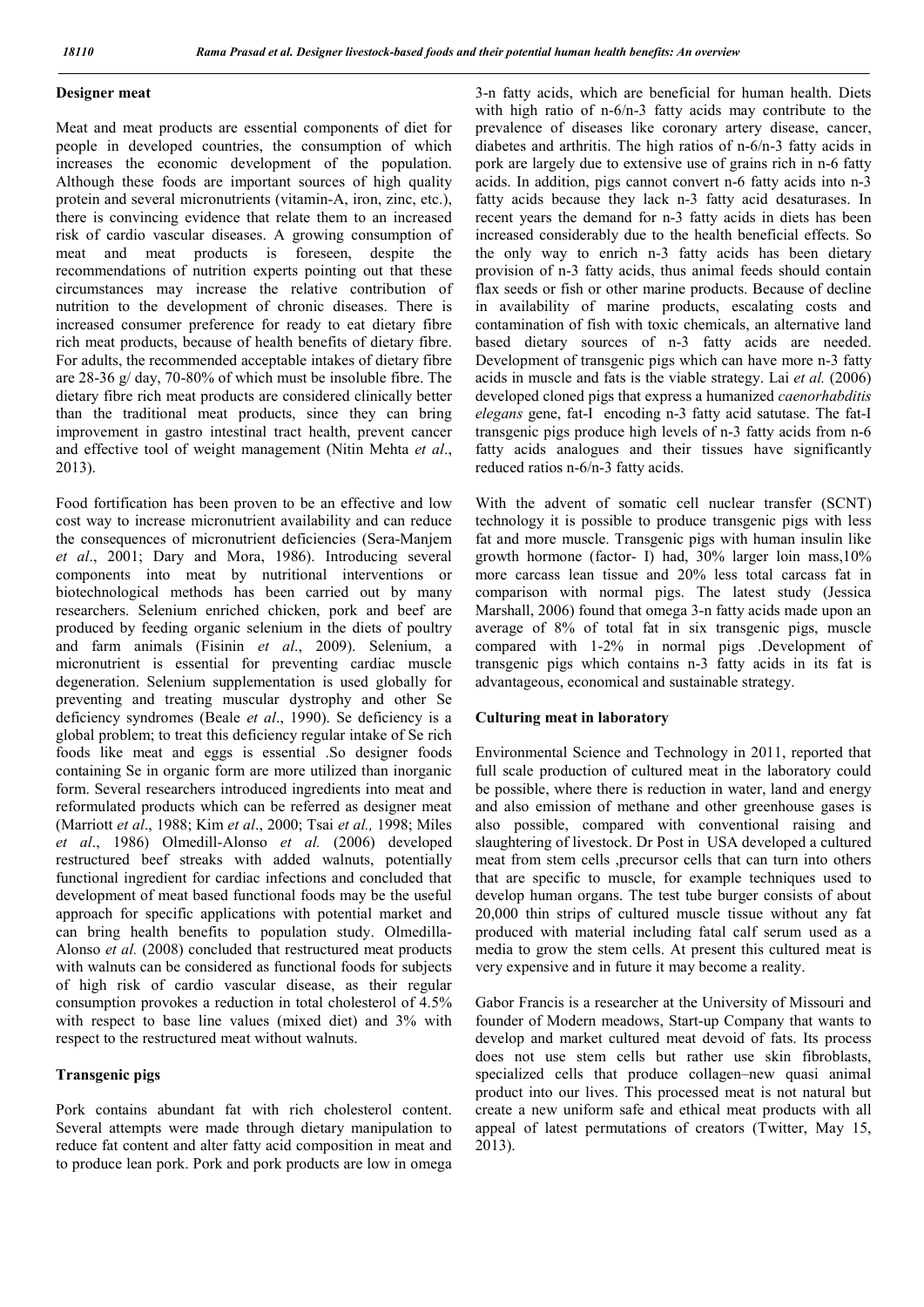In Japan, recently imitation crab meat and eel meat were developed, which are different from designer or functional foods but are similar in taste, juiciness and tenderness to that of original crab meat or eel meat. They are not been advised to be given to diabetic persons as they are prepared from carbohydrate rich foods and fish oils (www/nhk world news, sp. June, 2015).

## Designer poultry eggs

Egg is a wholesome and unadulterated natural poultry product, containing easily available and balanced essential nutrients to the body and is the best medium for incorporating health components in it. Designer egg approach was started in 1934 by Cruickshank, who reported the modification of fatty acid composition in egg yolk by making feed interventions. Omega-3 fatty acids are proved to be beneficial in various disorders such as cardiovascular disease, hypertension, autoimmune, allergic, and neurological disorders and it is also essential for normal functioning of the human physiology not only in normal adult and also in pregnant and lactating women. After realising the cardio-protective beneficial effects of omega 3-n fatty acids found in eggs, poultry nutritionists have started research to incorporate more of omeg3 n fatty acids in eggs and are successful in developing dietary eggs or functional eggs. The designer eggs rich in omega-3n fatty acids and antioxidants were developed by Sim (1998) and Sim and Sunwoo, (2002) by feeding hens with flax seed and patented as Professor Sim's "designer Egg", in which saturated fatty acid in yolk was replaced with 3-poly unsaturated fatty acid (PUFA) i.e. the yolk triglyceride is replaced by linolenic acid and yolk phospholipids are replaced by longer chain omega-3 fatty acids, such as eicosapentaenoic (EPA), dososapentaenoic and docosahexaenoic (DHA) acids (Jiang *et al*., 1991). They incorporated natural antioxidants like vitamin E, selenium and carotenoid pigments to overcome the instability due to 3- PUFA. Caston and Leeson, (1990) also reported increase in the concentration of omega-3 fatty acid in hen's egg by adding flax seed or fish oil in hens diet.

Bourre and Galea, (2006) produced "designer egg/diet egg" fortified with omega-3 fatty acid by feeding hens with linseed, minerals, vitamins and lutein. The nutritional value of 100 g of these eggs contains 6 times more of the omega-3 fatty acid alpha-linolenic acid (ALA), 3 times more DHA, 3 times more vitamin D, 4 times more folic acid, 6 times more vitamin E, 6 times more lutein and zea xanthine, 2.5 times more iodine and 4 times more selenium. These eggs also contain a little amount of cholesterol and, like standard eggs, are rich in B—complex vitamins and vitamin A, phosphorus and proteins. The consumption of these eggs improved the blood concentration of omega-3 fatty acids, high density lipoprotein (HDL) cholesterol, low density lipoprotein (LDL)—cholesterol and triglycerides. These omega-3 fatty acids enriched designer eggs showed better stability of PUFA during egg storage and cooking, high availability of such nutrients as vitamin E and carotenoids, which improves antioxidant and omega-3 status of people consuming these eggs (Surai and Sparks, 2001).

Cholesterol content of chicken eggs has received more attention due to increase in cardio vascular diseases in human, mainly atherosclerosis and hyper tension. Egg yolk is considered as one of the rich source of cholesterol in human diet. Cholesterol content of egg (about 200-250 mg) and blood (150 mg) is high and presently research is going on to reduce cholesterol content in eggs either through use of feed additives or through dietary supplementation. Fortification of omega-3 fatty acid not only increases the health benefits of designer egg but also reduces the cholesterol content of the egg by replacing saturated fatty acid in egg yolk. The dietary cholesterol and fatty acids plays an important role in various cardiovascular diseases. The scientific attempt to reduce cholesterol content in diet is the promising approach for the management of cholesterol (Hargis,1988). Designer eggs were also developed by replacing yolk cholesterol with conjugated linoleic acid (CLA). CLA is studied for its various health related properties such as anti-adipo genic, anti-carcinogenic, anti-athero genic and anti-inflammatory (Magdalena *et al*., 2008). Raes *et al.* (2002) produced designer egg enriched with CLA by feeding hens with CLA rich diet and found that adding CLA to layers diets rich in omega-3 fatty acids produces CLA enriched eggs. Cook *et al*. (2000) had patented a method of production of CLA enriched designer eggs by feeding poultry a diet enriched in CLA. Dietary addition of CLA to hens diet decreased lipid content and concentrations of monounsaturated fatty acids in egg yolk, but increased CLA and saturated fatty acids. CLA supplementation of egg also increased yolk moisture content, firmness and impaired the sensory quality of eggs.

Magdalena *et al.* (2008) studied the anti-cholesterol and antiinflammatory effect of CLA-enriched eggs in animal models and found that CLA-enriched eggs significantly reduced total plasma cholesterol as compared with CLA-supplemented eggs and it also reduces the size of atherosclerotic plaque, number of atherogenic macrophages and increases the area occupied by smooth muscle cells in atherosclerotic. Cholesterol content of the egg yolk can also be reduced by supplementing hen's feed with chromium at 200–800 ppb concentration (13.9 to 33.7 %) reduction) (Anderson *et al*., 1989; Lien *et al*., 1996). The pharmacological approach was also studied for reducing cholesterol level in egg by administering egg laying hens with cholesterol lowering drugs. US patent was issued to Meier and Wilson, (1997) for the method of reducing the cholesterol content of egg by supplementing hen with Ldihydroxyphenylalanine (L-DOPA).

## Selenium enriched eggs

Selenium (Se) supplementation is used globally for preventing and treating muscular dystrophy and other Se deficiency syndromes (Beale *et al*., 1990). Se deficiency is a global problem, to treat this deficiency regular intake of Se rich food is important. Organic source of Se is better absorbed than inorganic source (Fortier *et al*., 2012). Egg and meat are the good source of Se. Recommended daily requirement of Se is 55 μg for human adults (Bennett and Cheng, 2010). Regular dietary intake at recommended level may reduce the risk and prevalence of prostate and colon cancer and it also proved to have a role in prevention of cardiovascular diseases through antioxidant property (Navarro-Alarcon and Cabrera-Vique, 2008; Bennett and Cheng, 2010). Among the food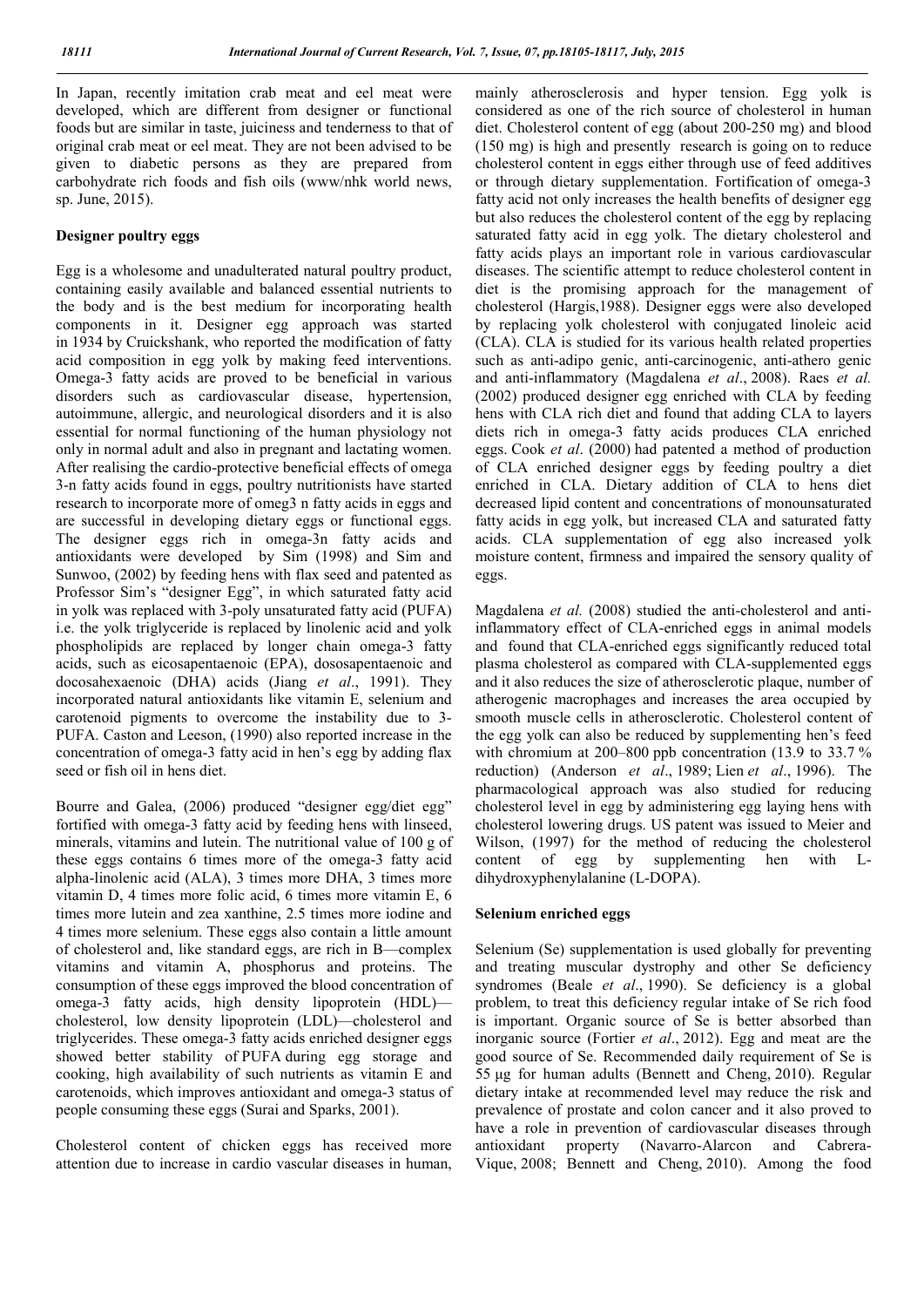sources of selenium egg is the most important and it is easy to fortify the egg with increasing amount of Se. Se concentration in egg had increased from  $0.044$  to  $0.243 \mu$ g/g for eggs from hens fed with organic Se yeast product (Cantor and Scott, 1974). Se enriched eggs are marketed in various countries like UK, Ireland, Mexico, Columbia, Malaysia, Thailand, Australia, Turkey, Russia and the Ukraine (Fisinin *et al*., 2009). Bennett and Cheng, (2010) in their study on the production of Se enriched egg concluded that feeding hen up to 5.1 μg/g of Se will increase the concentration of Se in egg without affecting egg production. Se-enriched chicken, pork and beef can also be produced by feeding organic Se in the diet of poultry and farm animals (Fisinin *et al*., 2009).

## Antioxidant enriched eggs

The nutritional quality of the egg was also improved by enhancing levels of antioxidants such as vitamin E, omega-3 fatty acids such as DHA, carotenoids and Se (Surai and Sparks, 2001). In a double-blind, placebo-controlled trial by Surai *et al.* (2000) to evaluate the ability of designer eggs enriched in vitamin E, lutein, Se and DHA in delivering micronutrients to the human found that consumption of designer eggs enriched in vitamin E, lutein, Se and DHA significantly increased the levels of  $\alpha$ -tocopherol, lutein and DHA in plasma as compared to the normal table eggs, but did not change Se concentration in plasma, blood pressure and plasma lipid profile. From the results the authors concluded that dietary intake of designer eggs enriched with vitamin E, lutein, Se and DHA will be a beneficial approach in supplying those nutrients. Designer egg with enhanced vitamin A and β carotene concentration was also developed (Jiang *et al*, 1994). Sook wong *et al.* (2008) developed Tocotrienol (T3)-fortified eggs (0.62 mg of T3/egg) by adding rice bran scum oil to the feed, whereas normal egg contains 0.11 mg of T3/egg.

Development of resistance to antibiotic leads to failure of antibiotic therapy (Malekshahi *et al*., 2011). Roe *et al.* (2002) developed a egg-yolk immunoglobulin (IgY) against *H. pylori* whole-cell lysate, which reduces gastric inflammation due to H. pylori-infection in Mongolian gerbils. Later various researchers found that administration of anti-urease specific<br>IgY was effective passive immunization against was effective passive immunization against *H. pylori* infection and its related gastrointestinal disorders (Shin *et al*., 2003, 2004; Nomura *et al*., 2005). Malekshahi *et al*. (2011) in their study developed recombinant IgY from by using hens immunized with recombinant UreC and found that UreC-induced IgY is specifically successful in inhibition of H. pylori infection. Genetic immunization of ducks with a plasmid expressing H. pylori UreB produced UreB induced IgY polyclonal and mono specific antibodies against recombinant H. pylori urease (Kazimierczuk *et al*., 2005). Consumer acceptance of these designer eggs are similar to that of normal eggs (Scheideler *et al*.,1997).

## Macro and micronutrient enriched designer foods

In Austria, in a survey showed that about 470 fortified products are available commercially (Wagner *et al*., 2005). The most frequently used nutrients for fortification were vitamin C (73 %), vitamin B6 (43 %), and niacin (37 %) and among mineral and trace elements calcium (23 %) was the most added. Among people who are buying fortified foods the contribution of vitamins and minerals increased up to 74 and 19 %, respectively and no risk due to overdose was found. To address micronutrient deficiency in European population, micronutrients are added safely to foods at levels recommended by European Commission Recommended Daily Intake (EC RDA): the micronutrients includes vitamin B12, vitamin C, vitamin E, riboflavin, pantothenic acid, niacin, thiamine, vitamin B6, vitamin D, folic acid, biotin, copper, iodine, selenium, iron, zinc, calcium, phosphorus and magnesium (Flynn *et al*., 2003). Dietary micronutrient deficiencies lead to diseases such as iodine deficiency disorders, iron-deficiency anaemia, and vitamin A deficiency, and other serious public health problems in the developing world.

## Role of bio-technology in designer food

Bio-technology had created a platform for genetic manipulation in farming and the use of plants as 'pharma' factories to manufacture therapeutics (Chang, 2001). Transgenic technology can improve functional properties of dairy milk by altering major component of milk in high producing dairy cows (Karatzas 2003). In a study by Brophy *et al*. (2003), casein concentration in the milk was enhanced by introducing additional copies of the genes encoding bovine beta- and kappa-casein (CSN2 and CSN3, respectively) into female bovine fibroblasts. In another study by Hyvönen *et al.* (2006) human lactoferrin content was increased in cow's milk. Altering the milk composition paved a path for designer milk (Sabikhi, 2007). To address vitamin A deficiency, an important nutritional problem in India, advances in biotechnology had developed genetically modified mustard (*Brassica juncea*) to express high levels of β—carotene, the precursor of vitamin A (Chow *et al*., 2010).

## Bio fortification

Global population is growing at the rate of 1.4 % per year, i.e. 8 billion by 2030, to meet the the nutritional needs of fast growing population ,there is a need for 50 % more food grains with higher and more stable yields (Khush, 2002; Yan and Kerr, 2002). Macronutrient and micronutrient deficiencies are prevalent in most of the developing countries and there is a decline in natural resources such as arable land and water. To meet these challenges biotechnology is a valuable tool to improve nutritional value in plants and crops (Yan and Kerr, 2002). Plant biotechnology has made important contributions in developing designer grains enriched with vitamins, amino acids and micronutrients. The use of conventional breeding techniques and biotechnology to improve the quality of staple crops are the new strategies to address nutrient deficiencies in developing countries, which is referred to as "bio fortification". Potential of bio fortification is proved in improving iron, zinc, and vitamin A status in lowincome populations (Hotz and McClafferty, 2007). Biofortification is the cost effective way as it does not require a change in dietary habits. In the year 1992 International Rice Research Institute, Manila, Philippines, had initiated a project to improve the iron and zinc content of rice, which was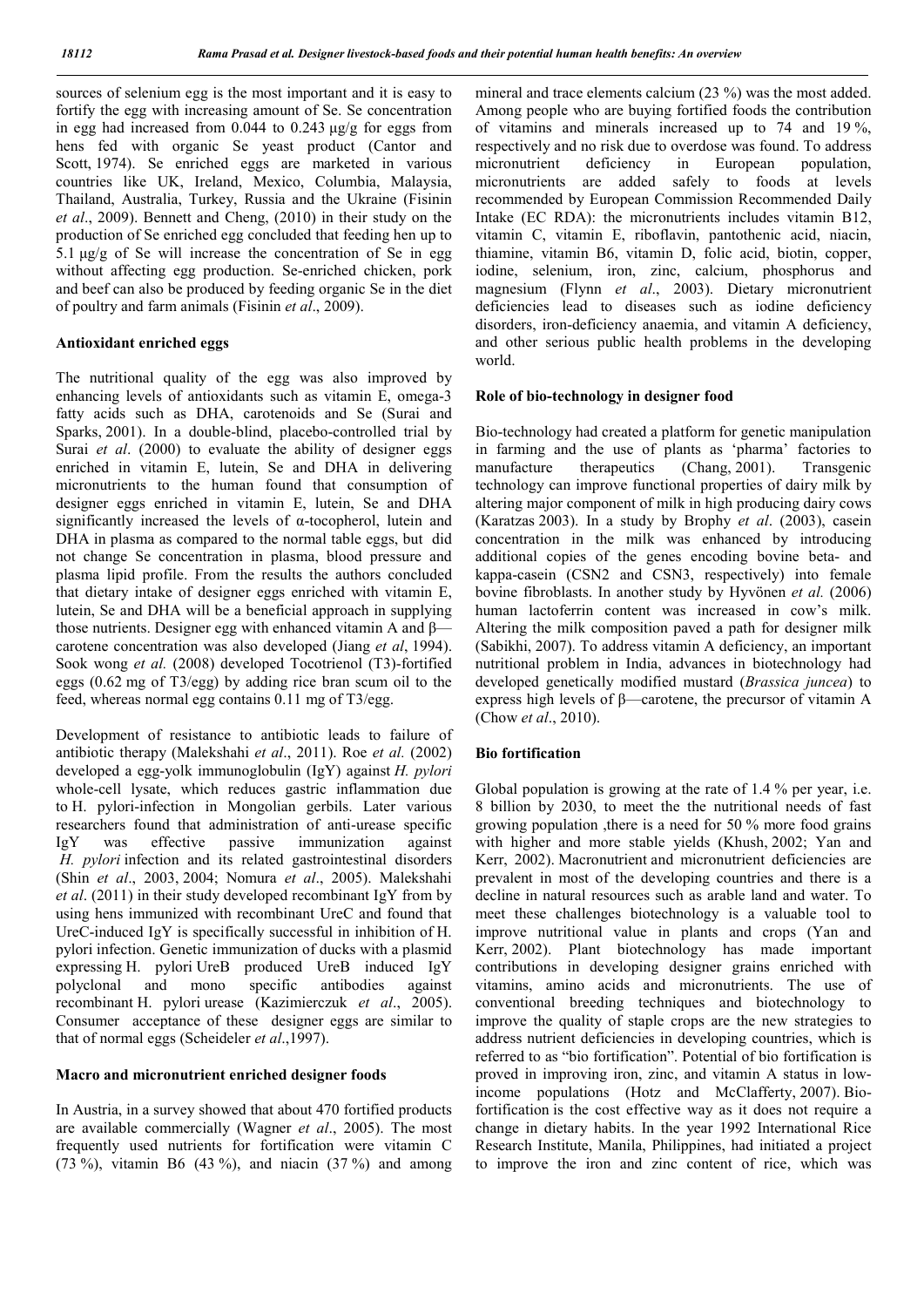followed by many other researchers and developed lines of rice with increased iron, zinc and β—carotene content. Rice lines with improved iron contents were developed (Sautter *et al*., 2006). The bio fortification with nutrients was extended to wheat, maize, cassava, sweet potatoes and beans. Maize with improved amino acid balance was developed and grown in several African countries (Khush, 2002; Friedrich, 1999). The rapidity of research in food biotechnology, regulatory issues, legislation and intellectual property rights will enhance the discovery and innovations, but public education on awareness about genetically modified (GM) and produced products should be continually enhanced for its acceptance among the people (Chang, 2001).

#### Conclusion

Designer food approach is advantageous as it does not require change in dietary habit of the population and it can meet the recommended amount of nutrients regularly and can be easily merged with existing system of food production and distribution. In developed countries designer foods played a major role in improving the diet and eliminating nutritional deficiencies. Elimination of vitamin A deficiency leading to night blindness was achieved by vitamin A fortified margarine in Denmark and vitamins A and D fortified milk eliminated vitamin D deficiency and rickets in Europe and North America. In the developing countries, food fortification has gained importance since 1990s.

Fortification of wheat flour with iron, vitamin A, folic acid and other B vitamins in Asian countries such as India, Indonesia and the Philippines was successful in eliminating these micronutrient deficiencies, whereas in Thailand and Japan, foods such as noodles and fish were fortified with micronutrients. In India malnutrition is substantial. National family Health Survey-3 (NFHS 2007) in India showed that children up to the age of five are underweight due to malnutrition, The success of iodine fortification of salt leads to supply of other nutrients through designer food approach such as vitamin D and calcium fortified milk for bone health, folic acid fortified cereals, sterols fortified yogurt, margarine, chocolate, cheese and juice in the management of cholesterol, iron fortified milk, salt and condiments for management of anaemia. Food is considered as medicine in Indian system of medicine. Regularly used foods in India such as tea, green tea, oil, sugar, dhals, etc. can be positively explored for designer food approach in improving health of the society.

Prior experience in designer foods indicate that fortification of food is completely safe but fortification should be done rationally i.e. it is usually at less than one third of the total recommended daily allowances (RDA). It should be strictly regulated with stringent quality control measures to ensure that there is no excessive intake of specific nutrient. The ultimate and extensive use of designer foods among people will depend on the proper development and proper regulation in the market by the regulatory authorities of the country and also creating consumer awareness among people about their health benefits through nationwide programs.

## **REFERENCES**

- Achón, M., Arrate, A., Alonso-Aperte, E., Varela-Moreiras, G. 2011. Plasma folate concentrations after a single dose ingestion of whole and skimmed folic acid fortified milks in healthy subjects. *Eur J Nutr*., 50(2):119–125, Epub 2010 Jun 26.
- Anderson, R.A., Bryden, N.A., Planski, M.M.and Richards, M.P. 1989. Chromium supplementation of turkeys: Effects on tissue chromium. *J Agric Food Chem.,* 37:131–134.
- Angeles-Agdeppa, I., Capanzana, M.V., Li-Yu, J., Schollum, L.M. and Kruger, M.C. 2010. High-calcium milk prevents overweight and obesity among postmenopausal women. *Food Nutr Bull*., 31(3):381–390.
- Anon., 2010. USFDA Center for Food Safety and Applied Nutrition http://www.cfsan.fda.gov/list.html.Accessed on 22 December 2011.
- Arai, S. 1996. Studies on functional foods in Japan. *Bioscie.Bio-technol.Biochemi*., 60:9–15.
- Atalah, S.E., Araya, B.M., Rosselot, P.G., Araya, L.H., Vera, A.G., Andreu, R.R., Barba, G.C.and Rodriguez, L. 2009 Consumption of a DHA-enriched milk drink by pregnant and lactating women, on the fatty acid composition of red blood cells, breast milk, and in the newborn]. *Arch Latinoam Nutr*., 59(3):271–277.
- Axten, L.G., Wohlers, M.W.and Wegrzyn, T. 2008. Using phytochemicals to enhance health benefits of milk: impact of polyphenols on flavor profile. *J Food Sci*., 73(6):H122– H126.
- Bauman,,D..E..and Griinari, J.M. 2001. Regulation and nutritional manipulation of milk fat. *Livestock Pro.Sci*., 70:15-29.
- Beale, A.M., Fasulo, D.A.and Craigmill, A.L., 1990. Effects of oral and parenteral selenium supplements on residues in meat, milk and eggs. *Rev Environ Contam Toxicol*., 115:125–150.
- Benkouider, C. 2004. "The worlds emerging markets". Functional Foods and Nutraceuticals 44:8-11.
- Benkouider, C. 2005 "Functional Foods: A Global Overview". International Food Ingredients. 5:66-68
- Bennett, D.C.and Cheng, K.M. 2010. Selenium enrichment of table eggs. *Poult Sci*., 89(10):2166–2172.
- Bonjour, J.P., Benoit, V., Pourchaire, O., Ferry, M., Rousseau, B.and Souberbielle, J.C. 2009. Inhibition of markers of bone resorption by consumption of vitamin D and calciumfortified soft plain cheese by institutionalised elderly women. *Br J Nutr*.,102(7):962–966, Epub 2009 May 18.
- Bourre, J.M.and Galea, F. 2006. An important source of omega-3 fatty acids, vitamins D and E, carotenoids, iodine and selenium: a new natural multi-enriched egg. *J Nutr Health Aging*, 10(5):371–376.
- Brophy, B., Smolenski, G., Wheeler, T., Wells, D.L.,'Huillier, P.and, Laible, G. 2003. Cloned transgenic cattle produce milk with higher levels of beta-casein and kappa-casein. *Nat Biotechnol*., 21(2):157–162.
- Cantor, A.H,and Scott, M.L. 1974. The effect of selenium in the hen's diet on egg production, hatchability, performance of progeny and selenium concentrations in eggs. *Poultry Sci.,* 53(5):1870–1880.
- Caston, Land, Leeson, S. 1990. Research note: Dietary flaxseed and egg composition. *Poultry Sci*., 69:1617–1620.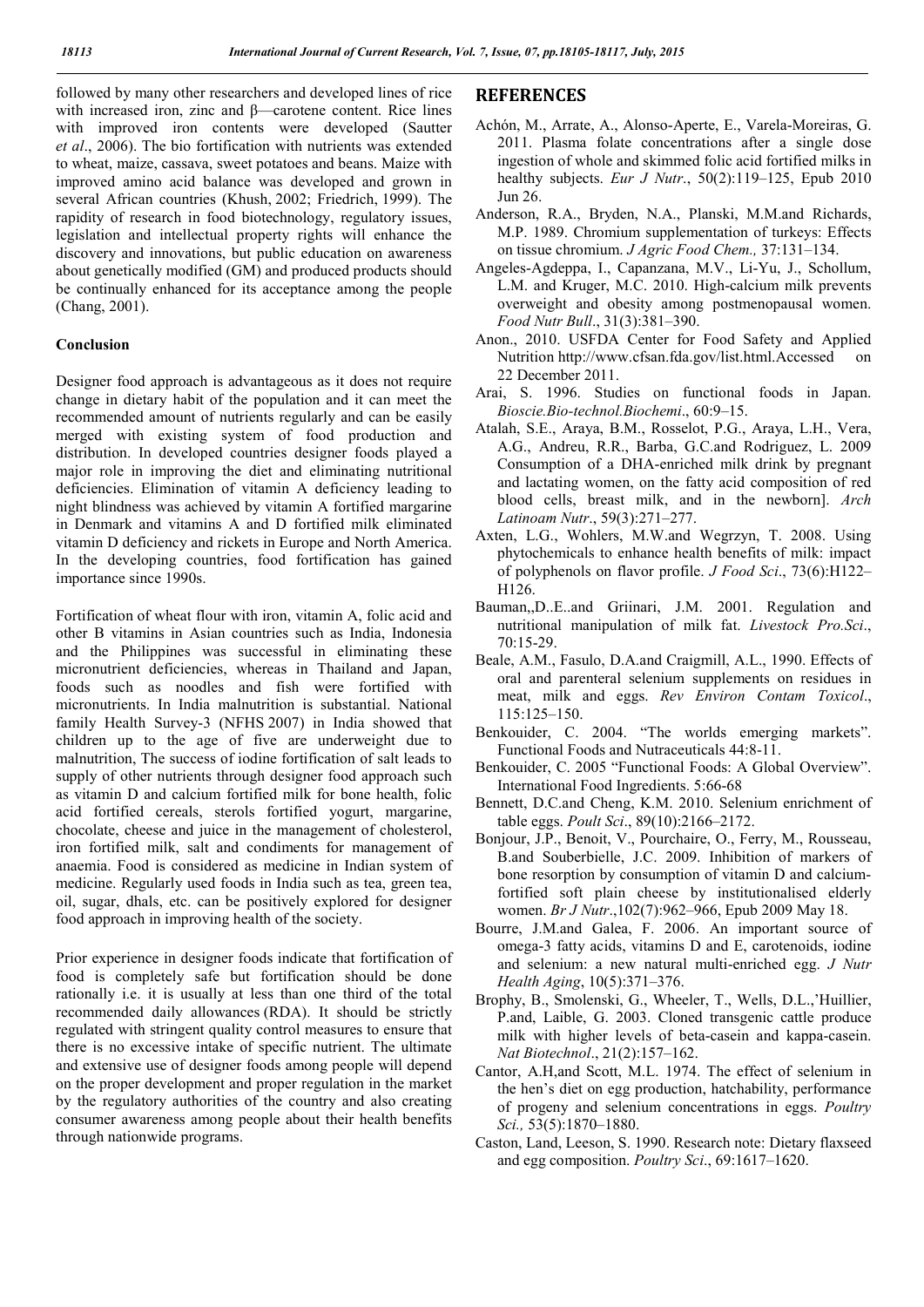Chang, S.K. 2001. Biotechnology–updates and new developments. *Biomed Environ Sci*., 14(1–2):32–39.

- Chow, J., Klein, E.Y. and Laxminarayan, R. 2010. Costeffectiveness of "golden mustard" for treating vitamin A deficiency in India. PLoS One 5(8):e12046. doi:10.1371/ journal.pone.0012046, 10.
- Cook,Mark, E., Aydin, Rahim., Pariza., Michael, W 2000. Eggs enriched with conjugated linoleic acid.United States Patent, Application no:09/060.588.
- Dary, O. and Mora, J.O.1986. Food fortification to reduce vitamin A deficiency International Vitamin A group Recommendation's. *J. Nutrition*, 132:2927S-2933S.
- Datamonitor.. 2005. Global Organic Food Industry Profile". Reference Code:0199-0853..
- EFSA, 2002. http://www.efsa.europa.eu.Accessed on 22 December 2011.
- Ejtahed, H.S., Mohtadi-Nia, J., Homayouni-Rad, A., Niafar, M., Asghari-Jafarabadi, M.and Mofid, V. 2011 Probiotic yogurt improves antioxidant .status in type 2 diabetic patients. Nutrition.doi:10.1016/j.nut.2011.08.013
- Estrada, J.D., Boeneke, C., Bechtel, P,and Sathivel, S. 2011. Developing a strawberry yogurt fortified with marine fish oil. *J Dairy Sci*., 94(12):5760–5769.
- Fabian, E., Majchrzak, D., Dieminger, B., Meyer, E.and Elmadfa, I. 2008. Influence of probiotic and conventional yoghurt on the status of vitamins B1, B2 and B6 in young healthy women. *Ann Nutr Metab*., 52(1):29–36, Epub 2008 Jan 30.
- FAO, RAP Publication 2004 33: Report of the regional consultation of the Asia-Pacific net work for food and nutrition on functional foods and their implications in the daily diet. Bangkok, pp 61.
- Fisinin, V.I., Papazyan, T.T., Surai, P.F. 2009. Producing selenium-enriched eggs and meat to improve the selenium status of the general population. *Crit Rev Biotechnol*., 29(1):18–28.
- Flynn, A., Moreiras, O., Stehle, P., Fletcher, R.J., Müller, D.J.and Rolland, V. 2003. Vitamins and minerals: a model for safe addition to foods. *Eur J Nutr*., 42(2):118–130.
- Fortier, M.E., Audet, I., Giguère, A., Laforest, J.P, Bilodeau, J.F., Quesnel, H.and Matte, J.J. 2012. Effect of dietary organic and inorganic selenium on antioxidant status, embryo development and reproductive performance in hyperovulatory first-parity gilts. *J Anim Sci*., 90(1):231–40.
- Friedrich, M.J. 1999.Genetically enhanced rice to help fight malnutrition. *J Am Med Assoc*., 282(16):1508–1509
- FSSAI., 2006.Food Safety Standard's Authority of India, New Delhi, India. http://www.fssai.gov.in Accessed on 22 December 2011
- Gale, C.R., Marriott, L.D., Martyn, C.N., Limond, J., Inskip, H.M., Godfrey, K.M., Law, C/M/, Cooper, C., West, C.and Robinson, S.M. 2010. Group for Southampton women's survey study: Breastfeeding, the use of docosahexaenoic acid-fortified formulas in infancy and neuropsychological function in childhood. *Arch Dis Child*., 95(3):174–179, Epub 2010 Feb 4.
- Granado-Lorencio, F., Herrero-Barbudo, C, Olmedilla-Alonso, B., Blanco-Navarro, I.and Pérez-Sacristán, B. 2010. Lutein bioavailability from lutein ester-fortified fermented milk: in vivo and in vitro study. *J Nutr Biochem*., 21(2):133–139, Epub 2009 Feb 6.
- Guerra, P.V., Lima, L.N., Souza, T.C., Mazochi, V., Penna,. FJ., Silva, A.M., Nicoli, J.R. and Guimarães, E.V. 2011. Pediatric functional constipation treatment with Bifidobacterium-containing yogurt: a crossover, doubleblind, controlled trial. *World J Gastroenterol*., 17(34):3916–3921.
- Gutierres, V.O., Pinheiro, C.M., Assis, R.P., Vendramini, R.C., Pepato, M.T.and Brunett,i I.L. (2011) Curcuminsupplemented yoghurt improves physiological and biochemical markers of experimental diabetes. *Br J Nutr.,* 9:1–9
- Hargis, P.S.,1988. Modifying egg cholesterol in the domestic fowl. *World Poultry Sc. J*., 44:17-29.
- Hargis, P.S.and Van Elswyk, M.E. 1993. Manipulating the fatty acid composition of poultry meat and eggs for the health conscious consumer. *World's Poultry Sci J*., 49:251– 264.
- Health Canada., 1998. Health Canada policy paper.http://www. hc-sc.gc.ca.Accessed on 22 December 2011.
- Hernández, E.R., Jácome, M.M., Lee, R.G., Nakano, T., Ozimek, L.and Guzmán, I.V. 2007. High conjugated linoleic acid (CLA) content in milk and dairy products using a dietary supplementation of sunflower seed in cows. Thrombogenic/atherogenic risk issues. *Arch Latinoam Nutr*., 57(2):173–178
- Horie, K., Horie, N., Abdou, A.M., Yang, J.O., Yun, S.S., Chun, H.N., Park, .CK., Kim, M. and Hatta, H., 2004. Suppressive effect of functional drinking yogurt containing specific egg yolk immunoglobulin on Helicobacter pylori in humans. *J Dairy Sci*., 87(12):4073–4079.
- Hotz, C. and McClafferty, B. 2007. From harvest to health: challenges for developing biofortified staple foods and determining their impact on micronutrient status. *Food Nutr Bull*., 28(2 Suppl):S271–279
- Hyvönen, P., Suojala, L., Haaranen, J., von Wright, A., Pyörälä, S. 2006. Human and bovine lactoferrins in the milk of recombinant human lactoferrin-transgenic dairy cows during lactation. *Biotechnol J*., 1(4):410–412.
- IFIC, 2011. Background on functional foods. http://www. foodinsight.org. Accessed on 22 December 2011
- IOM/NAS, 1994. Opportunities in the nutrition and food sciences: Research challenges and the next generation of investigators. In: Thomas PR, Earl R (eds) Food and Nutrition Board. National Academy Press, Washington
- Irvine, S.L., Hummelen, R.and Hekmat. S. 2011. Probiotic yogurt consumption may improve gastrointestinal symptoms, productivity, and nutritional intake of people living with human immunodeficiency virus in Mwanza, Tanzania. *Nutr Res*., 31(12):875–881.
- Ismail Adam. 2006. India: The Land of Opportunity". Functional Foods and Nutraceuticals,January.
- Japan Development Institute. 2006. Functional Food: Country Case Study of China and India>" Draft internal report prepared for the World Bank.
- Jayakanthan, K., Shobana Dev, R., Regina Mary, R/, Prabhavathi, D/, Vidya, R., John, M., Mahendri, N.V., Srinivasan, P.and Ramakrishna, B.S. 2011. Effect of yoghurt containing Bifidobacterium lactis Bb12(R) on faecal excretion of secretory immunoglobulin A and human beta-defensin-2 in healthy adult volunteers. *Nutr J*., 10:138–141.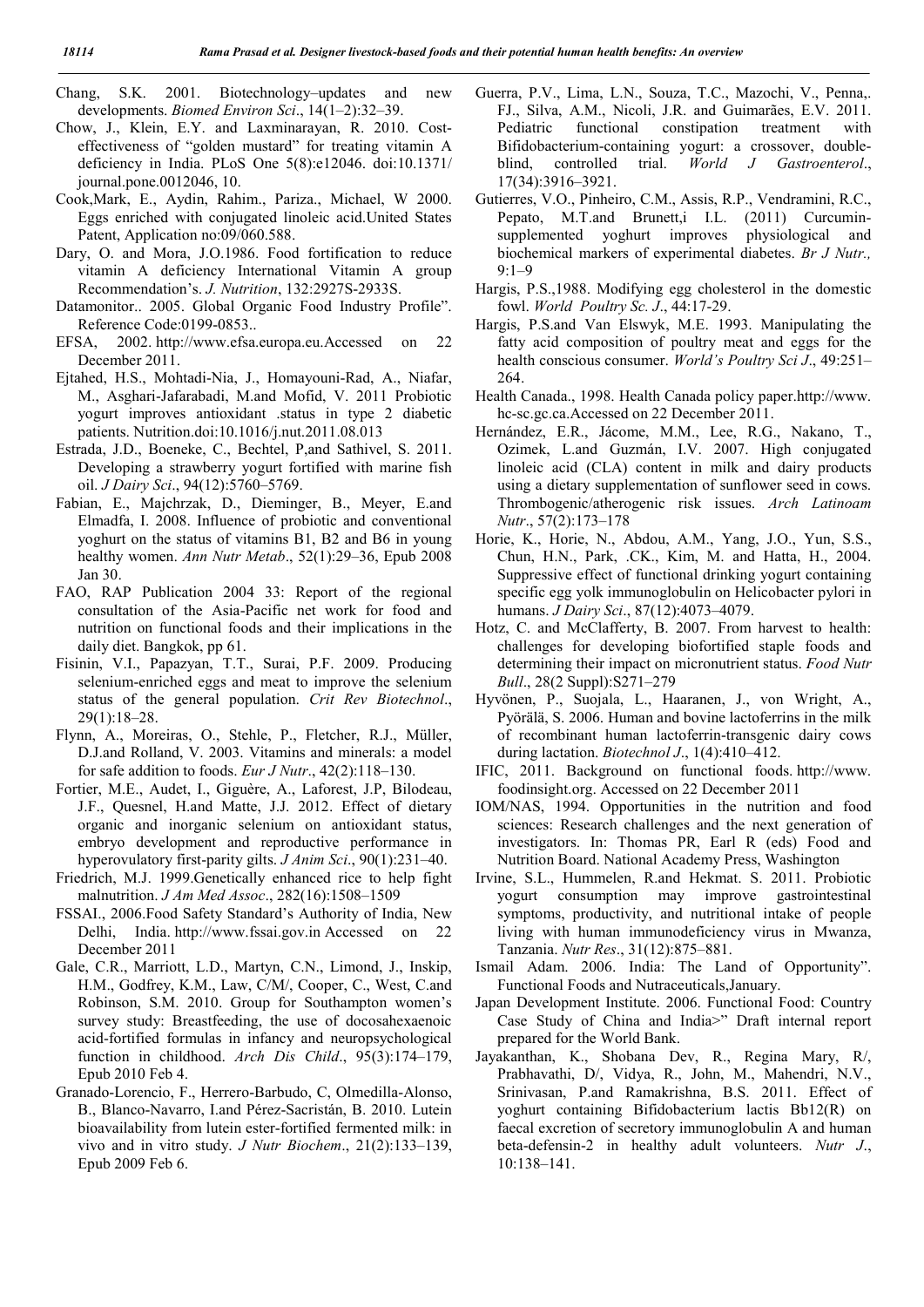- Jessica Marshall. 2006. Transgenic pigs are rich in healthy faTS Nature Biotechnology DOI.10:1038/NBT/1198.
- Jiang YH, McGeachin RB, Bailey CA (1994) a-tocopherol, ßcarotene and retinol enrichment of chicken eggs. *Poultry Sci*., 73:1137–1143
- Jiang, Z., Ahn, D.U.and Sim, J.S. 1991. Effect of feeding flaxseed and two types of sunflower seed on fatty acid composition of yolk lipid classes. *Poultry Sci*., 70:2467– 2471.
- Kaliora, A.C., Dedoussis, G.V/Z/ and Schmidt,H. 2006. Dietary antioxidants in preventing atherogenesis. *Atherosclerosis*, 187 (1):1-17
- Kaliora, A.C. and Dedoussis, G.V/Z/ 2007. Dietary antioxidants in risk for CVD. Pharmacological Research 56:99-109.
- Karatzas, C.N. 2003. Designer milk from transgenic clones. *Nat Biotechnol*., 21(2):138–139.
- Karatzas, C.N.and Turner, J.D. 1997. Toward altering milk composition by genetic manipulation: current status and challenges. *J Dairy Sci*., 80(9):2225–2232.
- Kazimierczuk, K., Cova, L., Ndeboko, B., Szczyrk, U., Targosz, A., Brzozowski, T.and Sirko, A. 2005. Genetic immunization of ducks for production of antibodies specific to Helicobacter pylori UreB in egg yolks. *Acta Biochimica Polonica*., 52(1):261–266
- Khush, G.S. 2002. The promise of biotechnology in addressing current nutritional problems in developing countries. *Food Nutr Bull*., 23(4):354–357.
- Kim, J., Godher, J.S. and Prinay wiwatkul,W. 2000. Restrured beef roasts containing rice bran oil and fiber influencing Cholesterol oxidation and nutritional profiles. *J. Muscle foods*, 11:111-127.
- Kim, J., Ko, Y., Park, Y.K., Kim, N.I, Ha, W.K.and Cho, Y. 2010. Dietary effect of lactoferrin-enriched fermented milk on skin surface lipid and clinical improvement of acne vulgaris. *Nutrition,* 26(9):902–909.
- Kjeldsen-Kragh, J., Lund, J.A., Riise, T., Finnange,r B., Haaland, K., Finstad, R., Mikkelsen. K.and Førre, O. 1992. Dietary omega-3 fatty acid supplementation and naproxen treatment in patients with rheumatoid arthritis. *J Rheumatol*., 19(10):1531–1536
- Kruger, M.C., Schollum, L.M., Kuhn-Sherlock, B., Hestiantoro, A., Wijanto, P., Li-Yum J., Agdeppa, I., Todd, J.M.,and Eastell, R. 2010. The effect of a fortified milk drink on vitamin D status and bone turnover in postmenopausal women from South East Asia. *Bone,* 46(3):759–767.
- Lai, L., Kang Jing X.R., Li, J.,Wang , J., Witt,W.T. and Yong,H.Y. 2006. Generation of cloned transgenic pigs rich in omega 3-fatty acids. *Nature Biotechnology*, 24 (40 435- 436.
- Lien, T.F.., Chen, S.Y., Shiau, S.P., Froman, D.P.and Hu, C.Y. 1996. Chromium picolinate reduces laying hen serum and egg yolk cholesterol. *The Professional Anim Scientist*, 12:77–80
- Lopez-Huertas, E., 2010. Health effects of oleic acid and long chain omega-3 fatty acids (EPA and DHA) enriched milks. A review of intervention studies. *Pharmacol Res*., 61(3):200–207, Epub 2009 Nov 6.
- Lorea Baroja, M., Kirjavainen, P.V., Hekmat, S. and Reid, G. 2007. Anti-inflammatory effects of probiotic yogurt in

inflammatory bowel disease patients. *Clin Exp Immunol*., 149(3):470–479.

- Magdalena Franczyk-Z˙ aro'w,, Renata, B., Kostogrys., Beata Szymczyk., Jacek Jawien, Mariusz Gajda, Tadeusz Cichocki, Leszek Wojnar, Stefan Chlopicki and Paweł M. Pisulewski. 2008. Functional effects of eggs, naturally enriched with conjugated linoleic acid,on the blood lipid profile, development of atherosclerosis and composition of atherosclerotic plaque in apolipoprotein E and low-density lipoprotein receptor double-knockout mice (apoE/LDLR2/2) *British Journal of Nutrition*, 99: 49–58
- Malekshahi ,Z.V., Gargar,i S.L., Rasooli, I.and Ebrahimizadeh, W. 2011. Treatment of Helicobacter pylori infection in mice with oral administration of egg yolk-driven anti-UreC immunoglobulin. *Microb Pathog*., 51(5):366–372CrossRef
- Manjula, K,and Suneetha., 2011. "Designer Foods-Their rolein preventing lifestyle disorders. *International Journal of Science and Nature*, 2 (4):878-882.
- Marriott, N.G., Shook, B.T., Graham, P.P. and Bowling, J.W. 1988. Flavor adjuncts for restructured pork. *J. Food Quality*, 11:139-149
- Martin-Bautista, E., Muñoz-Torres, M., Fonolla, J., Quesada, M., Poyatos, A. and Lopez-Huertas. E. 2010. Improvement of bone formation biomarkers after 1-year consumption with milk fortified with eicosapentaenoic acid, docosahexaenoic acid, oleic acid, and selected vitamins. *Nutr Res*., 30(5):320–326.
- McCowen, K.C., Ling, P.R., Decker, E., Djordjevic, D., Roberts, R.F., Coupland, J.N, and Bistrian, B.R. 2010. A simple method of supplementation of omega-3 polyunsaturated fatty acids: use of fortified yogurt in healthy volunteers. *Nutr Clin Pract*., 25(6):641–645
- Meier, A.H.and Wilson, J.M. 1997. Method of altering the contents of eggs. Patent:5665375. http://www. freepatentsonline.com/5665375.html
- Menrad, K. 2003, Market and Marketing of Functional food in Europe. *Journal of Food Engineering*, 56:181-188.
- Meyer, A.L., Elmadfa, I., Herbacek, I.and Micksche, M. 2007. Probiotic, as well as conventional yogurt, can enhance the stimulated production of proinflammatory cytokines. *J Hum Nutr Diet*., 20(6):590–598.
- Miles, R.S., Mckeith, F.K., Bechtal, P.J. and Novakofsis, J. 1986. Effect of processing ,packaging and various antioxidants on lipid oxidation of restructured pork. *J Food Ptrotection*., 49:222-225.
- Mohan, K.V., Letchoumy, P.V., Hara, Y.and Nagini, S. 2008. Combination chemoprevention of hamster buccal pouch carcinogenesis by bovine milk lactoferrin and black tea polyphenols. *Cancer Invest*., 26(2):193–201.
- Navarro-Alarcon, M. and Cabrera-Vique, C. 2008. Selenium in food and the human body: a review. Sci Total Environ 400(1–3):115–141, Epub 2008 Jul 26.
- NFHS, 2007. International Institute for Population Sciences (IIPS) and ORC Macro (2007): National Family Health Survey-3, 2005–06. Volume-I, International Institute of Population Sciences, Mumbai, India
- Niba Lorraine., 2003. The Relevance of Biotechnology in the Development of Functional Foods for Improved Nutritional and Health Quality in Developing Countries. *African Journal of Biotechnology*, 2 (12):631-635.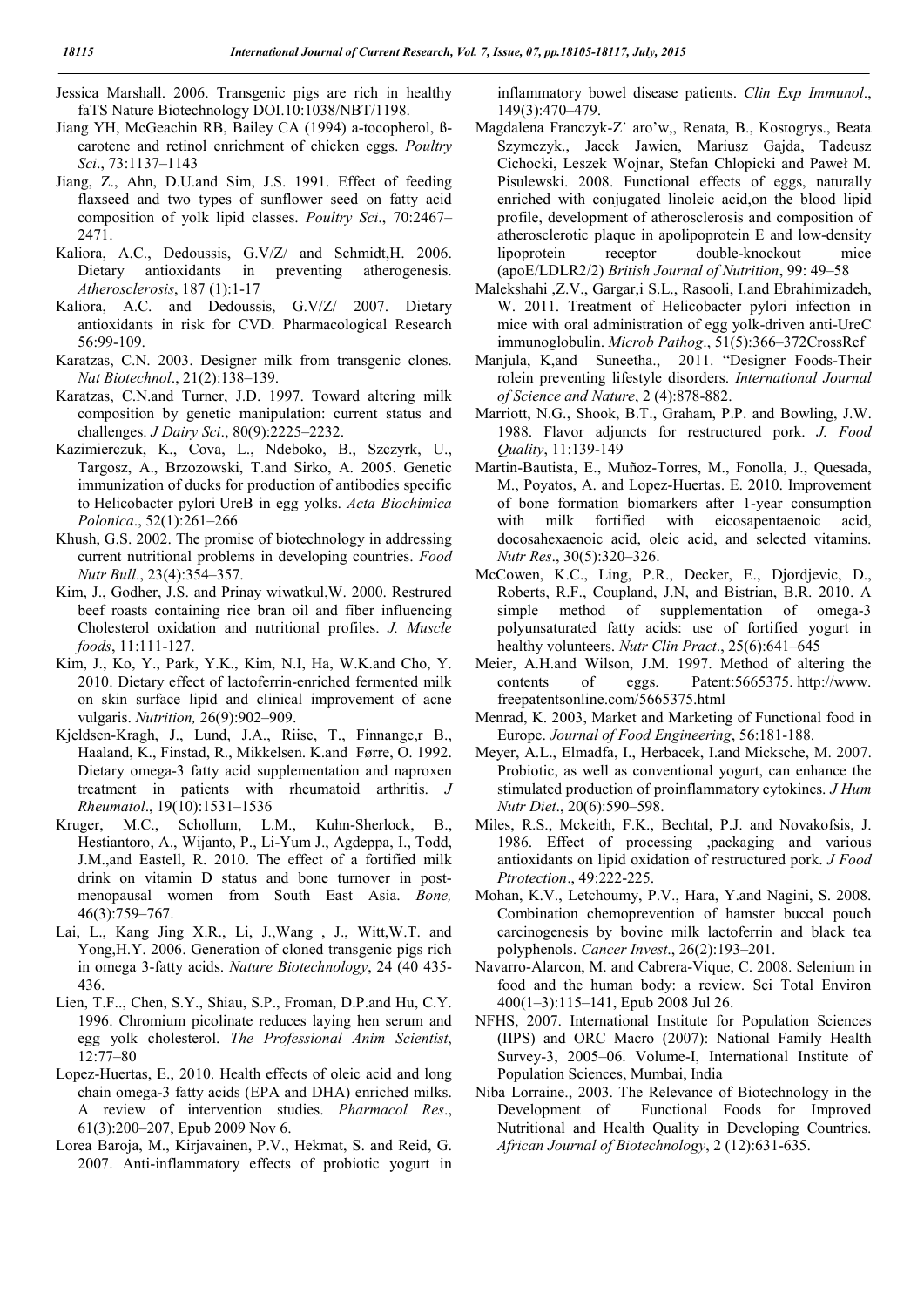- Nikooyeh, B., Neyestani, T.R., Farvid, M., Alavi-Majd, H., Houshiarrad, A., Kalay, I A., Shariatzadeh, N., Gharav, I A., Heravifard, S., Tayebinejad, N., Salekzaman, I S. and Zahedirad, M. 2011. Daily consumption of vitamin D− or vitamin D + calcium-fortified yogurt drink improved glycemic control in patients with type Relevance of biotechnology 2 diabetes: a randomized clinical trial. Am J Clin Nutr 93(4):764–771, Epub 2011 Feb 2.
- Nitin Mehta, Ahlavat, S.S., Sharma, D.P., and Dabur, R.S. 2013. Novel trends in development of dietary fibre rich meat products- acritical review. *J Food Sci Tech*., 52:1010. Doi:10.1007/s 13197-013-1010-2.
- Nomura, S., Suzuki, H., Masaoka, Kurabayashi. K., Ishii., H., Kitazima and Hibi. T. 2005. Effect of dietary antiurease Y on Helibacter pylori infection in Mangolian gerbils:10  $(1):43-52.$
- Odamaki, T., Sugahara, H., Yonezawa, S., Yaeshima, T., Iwatsuk,i K., Tanabe, S., Tominaga, T., Togashi, H., Benno, Y.and Xiao, J.Z .2012. Effect of the oral intake of yogurt containing Bifidobacterium longum BB536 on the cell numbers of enterotoxigenic Bacteroides fragilis in microbiota. *Anaerobe,* 18(1):14–18.
- Olmedella-Alonso, B., Granado-Lorencio,F.,Henero-Barbulo,C Blanco-Naro.OI., Blanzquez-garcios and Perez-Sacriston, B. 2008. Consumption of structured meat products with added walnuts has a cholesterol lowering effect in subjects at high CVD risk arandomized, cross over,placebo controlled study. *J. Am.Coll. Nutr*., (2):342-348.
- Olmedella-Alonso. B., Granado-Lorencio. F., Henero-Barbulo. C. and Blanco-Naro.O I. 2006. Nutritional approach for designing meat based functional food products with nuts: Critical Review in Food Science and Nutrition. 46 (7):537- 542Doi:1080//10408390500295508 (http.//dx.doi.org/10. 1080/1048390500295508).
- Palmquist, D.L, Beaulieu, A.D and Barbano, D.M. 1993. Feed and animal factors influencing milk fat composition. *J. Dairy Scci*., 76,1753-1771.
- Palmquist, D.L., 2006. Milk fat origin of fatty acids and influence of nutritional factors there on. In Patric. F.,Paul. C.H.and Mcswan. Advanced Dairy Chemistry, Proteins and Lipids, Newyork.
- Palou, E. 2007."Overview on functional foods and obesity in Europe:Strategy, Efficacy and Safty. *Nutraceutical Research*". 4(3).153-174.
- Rajasekaran, A. and Kalaivani, M, 2013. Designer Foods and their benefits: A Review. *J Food Sci. Technol*., 50 (1):1-16
- Rayes, K., Huyghebaert, G De Smert., Nollet, L Arnouts, S. and Demeyer, D. 2002. The deposition of conjugated linoleic acids in eggsof laying hens fed diets varying in fat levelsand fatty acid profiles. *J Nutr*., 132@);182-189.
- Roe, I.H., Nam, S.U., Yang, M.R., Myung, N.H, Kim, J.T. and Shin, J.H. 2002. The promising effect of egg yolk antibody IgY on the treatment of Helicobacter pylori-associated gastric diseases. *Kor J Gastroenterol*., 39:260–268
- Romeo, J., Wärnberg, J., García-Mármol, E., Rodríguez-Rodríguez, M., Diaz .L.E,, Gomez-Martínez, S., Cueto, B., López-Huertas, E., Cepero, M., Boza, J.J, Fonollá, J.and Marcos, A, 2011. Daily consumption of milk enriched with fish oil, oleic acid, minerals and vitamins reduces cell adhesion molecules in healthy children. *Nutr Metab Cardiovasc Dis*., 21(2):113–120.
- Roush, J.K., Dodd, C.E., Fritsch, D.A., Allen, T.A., Jewell, DE., Schoenher, R W.D., Richardson, D.C., Leventha. l P/S. and Hahn, K.A. 2010. Multicenter veterinary practice assessment of the effects of omega-3 fatty acids on osteoarthritis in dogs. *J Am Vet Med Assoc*., 236(1):59–66.
- Sabikhi, L., 2007. Designer milk. *Adv Food Nutr Res*., 53:161– 198.
- Sautter, C., Poletti, S., Zhang, P.and Gruissem, W. 2006. Biofortification of essential nutritional compounds and trace elements in rice and cassava. *Proc Nutr Soc*., 65(2):153–159.
- Sazawal ,S., Dhingra ,U., Dhingra, P., Hiremath, G., Sarkar, A/, Dutta, A., Menon, V.P.and Black, R.E. 2010. Micronutrient fortified milk improves iron status, anemia and growth among children 1–4 years: a double masked, randomized, controlled trial. PLoS One 5(8):e12167. doi:10.1371/journal.pone.0012167.
- Scheideler, S.E., Froning, G. and Cuppett, S. 1997. Studies of Consumer Acceptance of High Omega-3 Fatty Acid Enriched Eggs. *J Appl Poultry Res*., 6:137–146
- Serra-Majem, L., Ortego, R., Allancito., J., Entrala, A. and Gul, A.2001. Fortified foods:Criteria for vitamin supplementation in Spain. Public Health Nutrition. 4 (6A):1331-1334.
- Servili, M., Rizzello, C.G., Taticchi, A., Esposto, S., Urbani, S., Mazzacane, F., Di Maio, I., Selvaggini, R., Gobbett,i M.and Di Cagno, R. 2011. Functional milk beverage fortified with phenolic compounds extracted from olive vegetation water, and fermented with functional lactic acid bacteria. *Int J Food Microbiol*., 147(1):45–52.
- Shin, J.H., Roe, I.H. and Kim, H.G. 2003. Production of anti-Helicobacter pylori urease-specific immunoglobulin in egg yolk using an antigenic epitope of H. pylori urease. *J Med Microbiol*., 53(Pt 1):31–34.
- Shrimpton Derek. 2004. India: A Subcontinent on a Mission." Functional Foods and Nutraceuticals march, American Dietetic Association. "Functional Foods- Position of ADA." *Journal of the American Dietetic Association*, 99, (1999):1278-1285.
- Sim, J.S. 1998. Designer eggs and their nutritional and functional significance. *World Rev Nutr Diet*., 83:89–101.
- Sim, S.J. and Sunwoo, H.H. 2002. Designer eggs: Nutritional and functional significance. In : Watson RR (ed) Egg and health promotion, 1st edn.Wiley-Blackwell, pp19–35.
- Surai, P.F., MacPherson, A., Speake, B.K.and Sparks ,N.H. 2000. Designer egg evaluation in a controlled trial. *Eur J Clin Nutr*., 54(4):298–305.
- Surai, P.F.and Sparks, N.H.C. 2001. Designer eggs: from improvement of egg composition to functional food. *Trends Food Sci Technol*., 12(1):7–16.
- Sutton, J.D.,1989. Altering milk composition by feeding. *J. Dairy Sci*.,72,2801-2814.
- Tsai, SJ., Unklesby, N. and Clarke, A. 1998. Textured properties of restructured beef products with five binders at four isothermal temparatures. *J.Food Quality*, 21:397-410.
- UNICEF, 2005. Micronutrients Iodine, Iron and Vitamin A. http://www.unicef.org/nutrition/index\_iodine.html. Accessed on 22 December 2011
- Van der Hee, R.M., Miret, S., Slettenaar, M., Duchateau, G.S., Rietveld, A.G., Wilkinson, J,E., Quail, P.J., Berry, M.J., Dainty, J.R., Teucher, B. and Fairweather-Tait, S.J. 2009.